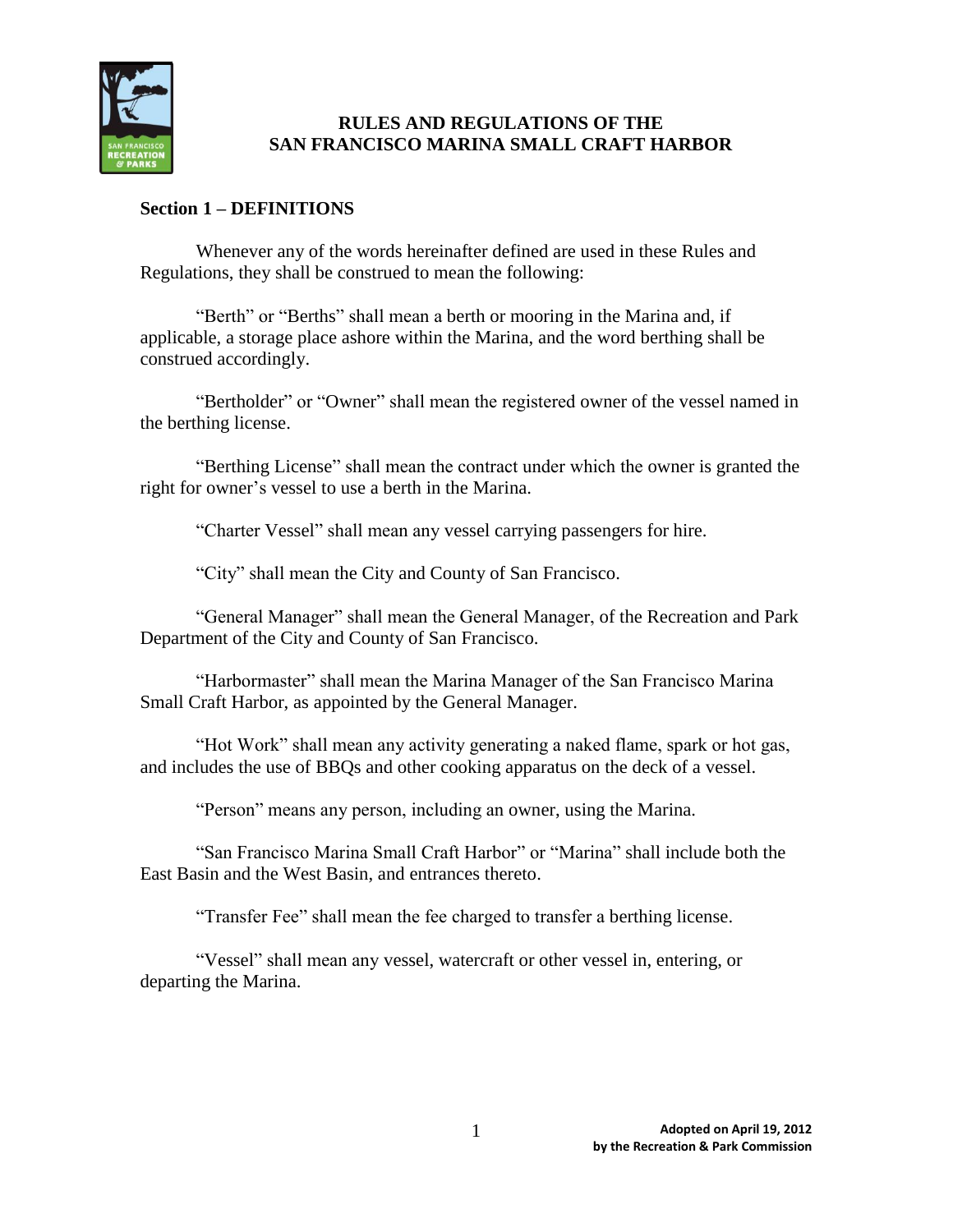## **Section 2 – HARBORMASTER AUTHORITY**

- A. The Harbormaster shall have full authority in the interpretation and enforcement of all Rules and Regulations of the Marina, as adopted and amended by the Recreation and Park Commission. Any person found by the Harbormaster to be in violation of the Rules and Regulations may be ordered out of the Marina. Violation of the Rules and Regulations may be cause for removal of the vessel from the Marina and cancellation of a berthing license by the Harbormaster, in accordance with Section 30 below or as otherwise provided herein.
- B. Every vessel entering the Marina shall immediately become subject to the authority and direction of the Harbormaster. Every vessel shall be berthed in the space assigned by the Harbormaster.
- C. The Harbormaster shall have the right to refuse entry into the Marina of any vessel, which in his/her opinion is derelict, unseaworthy, and/or of inappropriate size.

# **Section 3 – VESSEL TRAFFIC WITHIN THE MARINA**

- A. All vessels approaching or within the Marina must be operated in a safe and prudent manner and in no event shall the entrance to the Marina be blocked by vesseling activities.
- B. The speed of any vessel within the Marina shall not exceed five (5) miles per hour, shall create no wake, and shall be of a minimum speed to allow for steerage.
- C. No vessel shall be operated in the Marina except for:
	- 1. **Entering or Leaving an Assigned Berth**. Vessel shall be operated for the purpose of entering or leaving a berth and necessary maneuvering in connection therewith.
	- 2. **Junior Sailing Events.** Vessels associated with sailing and sailing education for children may be operated in the Marina with written approval from the Harbormaster. The Harbormaster may determine specific conditions upon which such may be granted. Failure to request written approval may result in the denial of future events.

# **Section 4 - SWIMMING IN MARINA PROHIBITED**

No person may swim, bathe, or wade in any portion of the Marina with the exception of entering the water to clean or maintain the bottom of a vessel.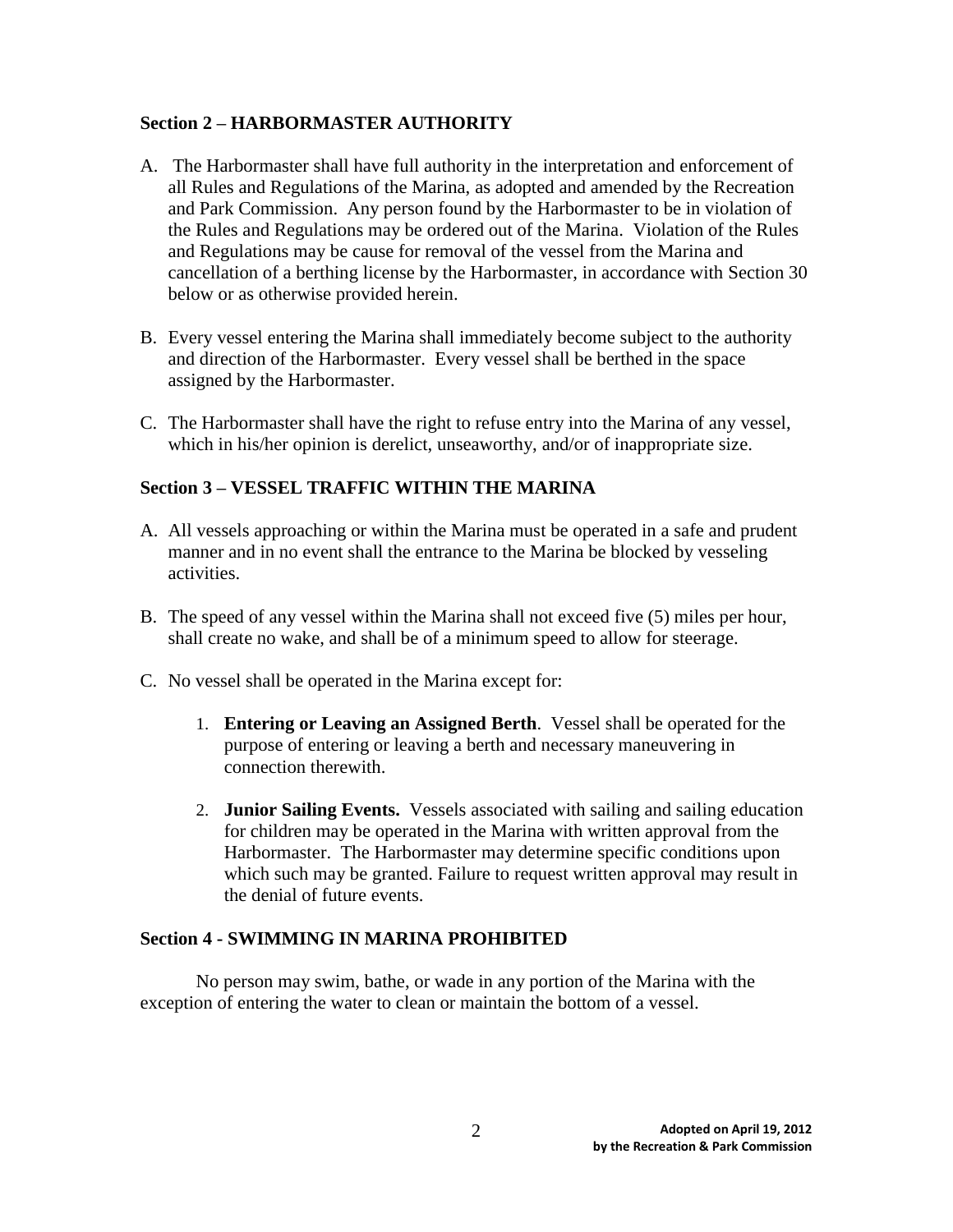#### **Section 5 – SMALL CHILDREN ON DOCKS**

Children under ten (10) years of age are not permitted on the docks or fingers without the immediate presence of a responsible adult. No person under the age of ten (10) years of age may go, remain, or be upon any of the gangways, floats or vessels in the harbor, unless such person is accompanied by a responsible adult.

# **Section 6 – FISHING IN MARINA PROHIBITED**

- A. Fishing, crabbing, and the cleaning of fish on the gangplanks, vessels and floats is strictly prohibited within the Marina.
- B. All fish caught outside the Marina must be disposed of within twenty-four (24) hours from the time of catching. No person shall throw fish overboard at the dock or from a vessel within the Marina.

#### **Section 7 - BERTHING ASSIGNMENT**

A. *Berthing Licenses Required:* No person shall berth a vessel in the Marina without having secured a berthing license from the Harbormaster. Unauthorized berth use is prohibited. .

There are two classes of berthing licenses in the Marina:

- 1. Annual berthing license consisting of a period no longer than one (1) year or 365 days, which shall expire if not renewed in accordance with Section 7.C.2 below.
- 2. Short-term berthing license consisting of one (1) day up to less than a thirty (30) day period.
- B. *Partnership/Corporations***:** No berthing license will be issued in the name of a partnership (general or limited), corporation, joint venture or other legal entity. A berthing license for a vessel which is registered, documented, or owned by a partnership (general or limited), corporation, joint venture or other legal entity will be issued only to a natural person whose name appears on the Wait List and whose interest in the vessel (whether by virtue of an interest in the partnership, ownership of stock of a corporation, or otherwise) is equal to or greater than that of each of the other partners, stockholders, members or associates.
	- 1. **Statement of Ownership.** An applicant for a berthing license for a vessel which is owned by a partnership (general or limited), a corporation, joint venture, or other legal entity shall submit for approval by the Harbormaster a fully executed Statement of Ownership. If a bertholder fails or refuses to notify the Harbormaster of a change to any of the information contained in the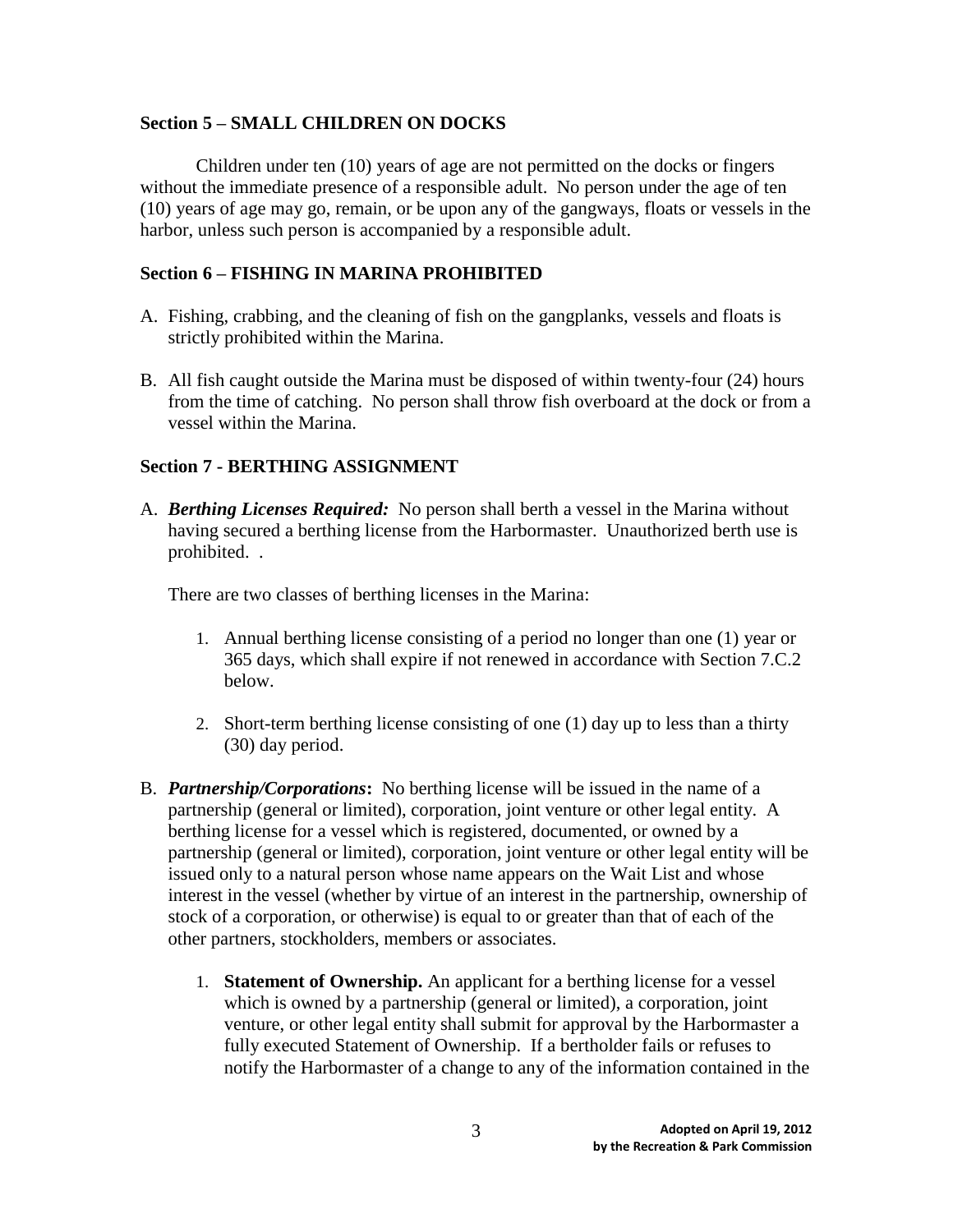Statement of Ownership within five (5) business days from the date of any such change, the berthing license shall be automatically cancelled.

- 2. **Berthing License is Void Upon Transfer of Interest in Vessel or Holding Entity.** If the bertholder makes any gift, sale, assignment or transfer of (a) the bertholder's interest in the vessel, or (b) his/her interest in the partnership, corporation, or other legal entity that holds title to the vessel, then the berthing license shall be automatically cancelled and no attempt to transfer the right to use the assigned berth to another person or persons, (including remaining partners and/or stockholders) or to another partnership, corporation or other legal entity shall be given any effect by the Harbormaster. The only exceptions to this rule relate to transfers to spouses, registered domestic partners, and partners to the extent specifically allowed under these Rules and Regulations, and the one-time transfer to qualified Wait List applicants in accordance with the terms and conditions of Section 7.H.3.ii below.
- 3. **Transfer of Berthing License for Partnerships.** When a partnership applies for a berthing license, one partner must be designated as the berthing licensee or bertholder, for legal purposes. Upon execution of the berthing license, a list of partners, no more than three natural living persons inclusive of the bertholder, will be incorporated with the berthing license. Under this rule, the berthing license may be transferred to any of the original partners, if requested by the existing bertholder, and with appropriate notification of no less than five (5) business days. Such transfer is subject to an administrative fee of \$50, subject to the amendment of the fee schedule (Park Code 12.11) by the Board of Supervisors. Notwithstanding the form of ownership of the vessel, the berthing license that allows berthing at the Marina shall not be transferable under any circumstances, except as allowed herein.
- 4. **Seniority.** The remaining original partner(s), as described in Section 3 above, may enter into new partnerships, but the seniority relating to the existing berths will only vest with the original partners at the time of the berthing license execution. Once there are no original partners, the berthing license will become null and void.
- 5. **Existing Partnerships.** Existing partnerships will not be grandfathered and must contact the Harbormaster's Office to incorporate a partnership list for purposes of this exception. Rights to the berth will revert back to the effective date of the adoption of the Rules and Regulations or the incorporation of the partnership list, whichever is later.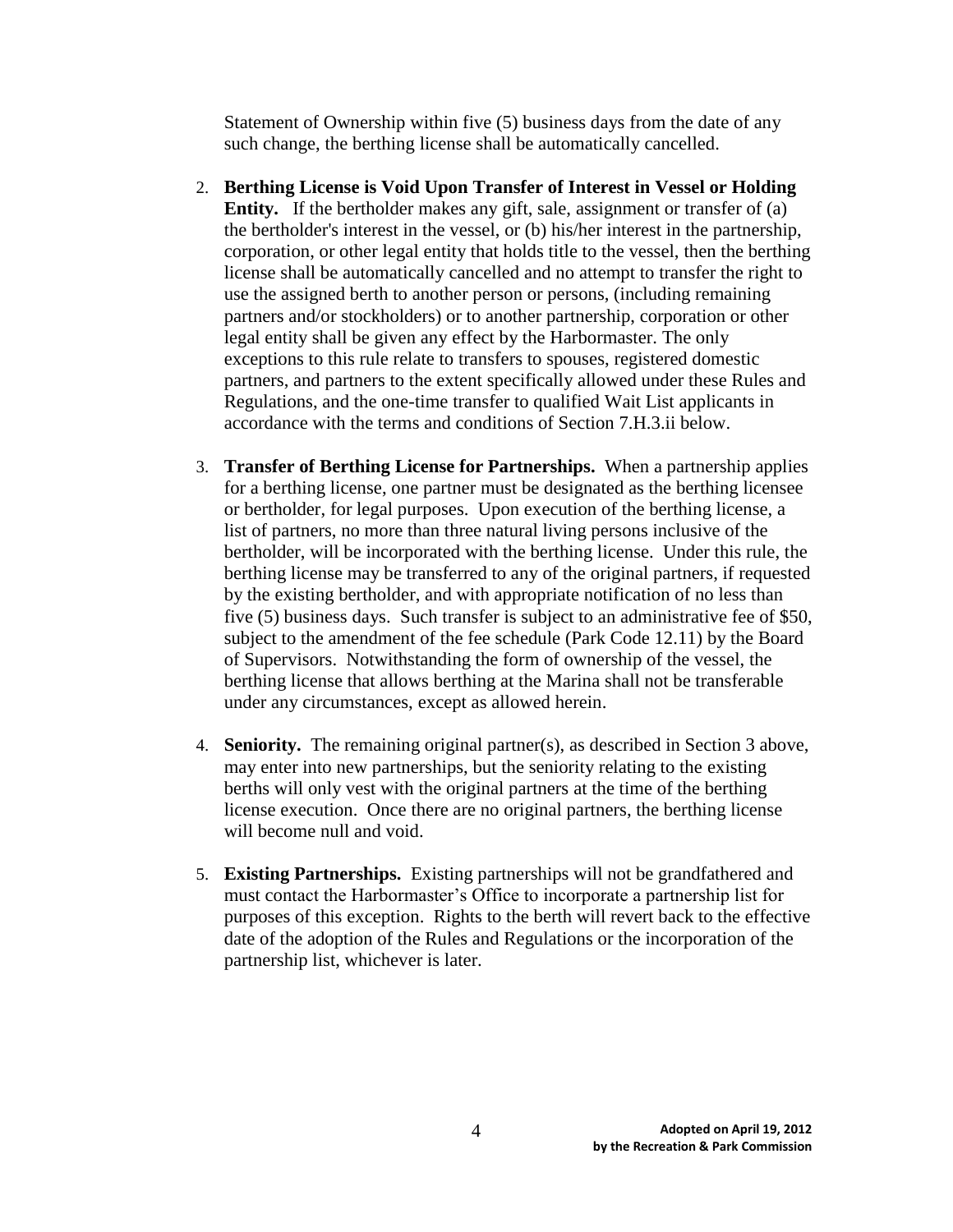## *C. License Applications, Renewal, and Cancellation:*

1. **Requesting a Berthing License:** Applications for a berthing license in the Marina shall be made to the Harbormaster on a current form furnished by the Harbormaster, per the Rules and Regulations and any subsequent amendments thereto.

2*.* **Renewing a Berthing License:**Not less than thirty (30) days prior to expiration, or by such other date as may be established by the Harbormaster, the bertholder may apply to the Harbormaster for renewal of his/her annual berthing license on a current form furnished by the Harbormaster. To qualify for renewal, the bertholder must demonstrate that (a) the vessel is in compliance with the Rules and Regulations and any subsequent amendments thereto, and (b) he/she has paid all fees and charges in full*.* If a bertholder is in violation of any of the Rules and Regulations, is past due on any fees or charges, or fails to timely file a renewal application, the Harbormaster shall give the bertholder written notice of such default or failure and a seven (7) calendar day opportunity to cure same. Failure of the bertholder to remedy such default or failure within the seven (7) calendar day period shall be grounds for the Harbormaster to deny the renewal application.

**3. Cancelling a Berthing License:** Except as otherwise provided herein, the provisions of Section 30 below, or any amendments thereto, shall govern the cancellation of berthing licenses.

- D. *Berthing:* Only the vessel on record by the issuance of a berthing license shall be berthed in the space assigned by the Harbormaster. Owner, upon acceptance of a berthing license, agrees that the berth and all other relevant parts of the Marina are adequate for owner's vessel.
- E. *Conforming to Berth Length***:** Berthing of a vessel the size of which is greater than that of the berth assigned to the bertholder is not permitted. Owners will ensure that no part of the vessel (i.e. pulpit, anchor, davits, outboard engine, etc.) overhangs the pontoon, jetty or quay, or extends into the navigational fairways of the Marina. Vessel length is measured from bow to stern, actual length as it sits in the berth. Vessel length will not exceed the length of the finger pier.
- F. *Reassignments***:** The Harbormaster shall have the right to reassign berths and to move or cause to be moved any vessel so reassigned without prior notice for (1) for the proper operation, maintenance, and repair of the Marina; (2) for a special event, such as a vessel show or; (3) in the event of an emergency.

If practicable, the Harbormaster will provide notice before moving a vessel. If, after notice to move his/her vessel is given by the Harbormaster, bertholder fails to comply with any such notice, bertholder shall reimburse the Marina for costs incurred in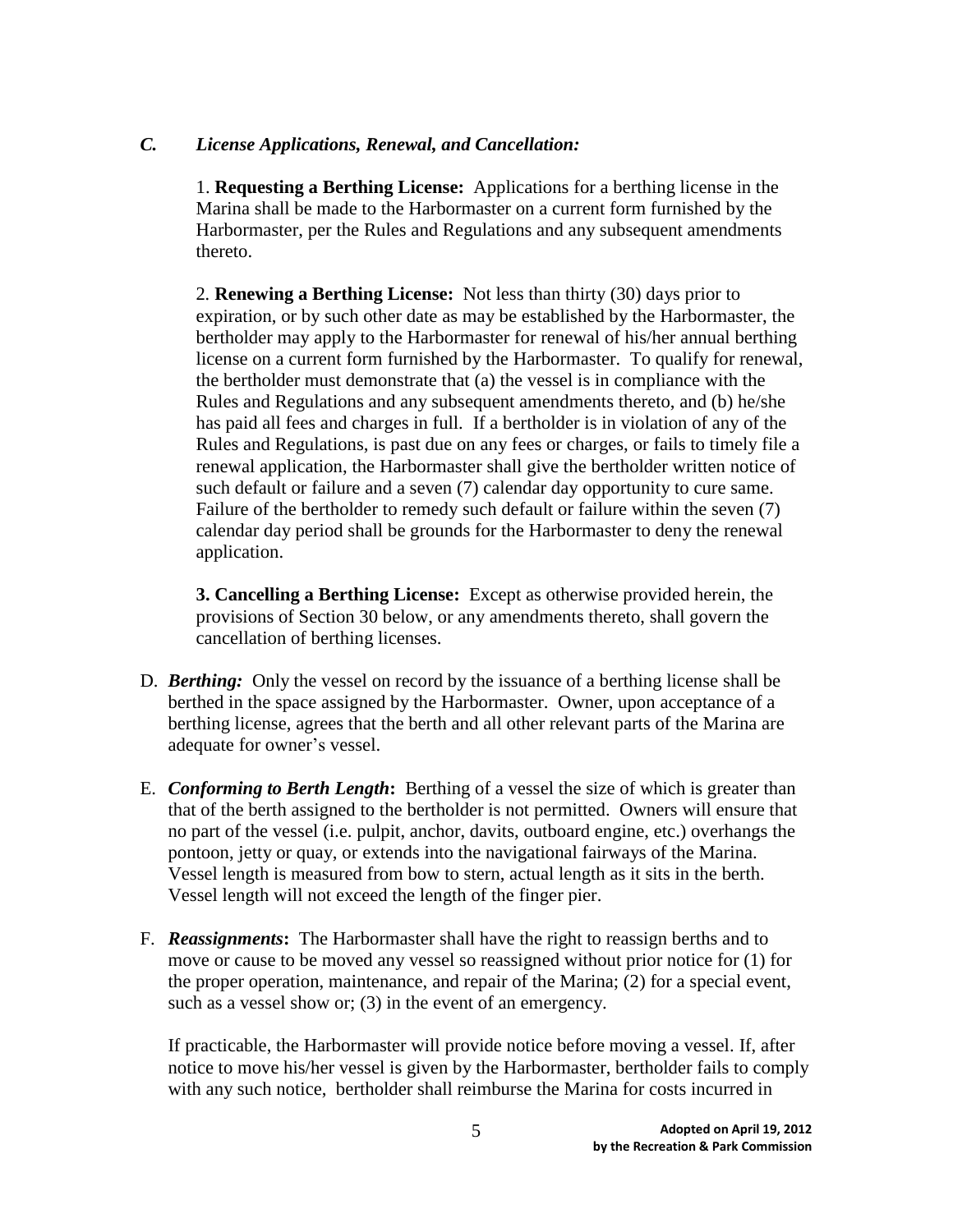relocating and moving his/her vessel to another berth, mooring, or other berthing facility. Neither the City, nor any of its officers or employees shall be liable and a bertholder waives all claims for damage to persons and/or property sustained by bertholder resulting from the movement of his/her vessel.

G. *No Transfer of Berthing License:*A bertholder shall not give, sell, sublease, assign, or transfer, or attempt to give, sell, sublease, assign, or transfer, whether voluntarily or involuntarily, the use of an assigned berth, mooring, slip or other berthing facility, the berthing license thereof or any interest therein, except to the extent and on the terms and conditions specifically provided herein in paragraph H of Section 7.

Except as otherwise specifically allowed by these Rules and Regulations, any agreement whether oral or in writing by which a bertholder attempts to give, sell, sublease, assign, or otherwise transfer the berth license, an interest therein, or the right to use the designated berth shall have no force or effect and the berthing license shall be automatically cancelled.

- H. *Transfer of Berthing License Exceptions***:** In the event of the following occurrences and/or circumstances, the bertholder may transfer the berthing license to a person as described or called in such exceptions, as follow. Except as otherwise provided in Section H.3.ii below for one-time transfers, the following transfers shall be subject to a \$50 administrative fee, subject to the amendment of the fee schedule (Park Code 12.11) by the Board of Supervisors:
	- 1. **Spouse or Registered Domestic Partner.** A berthing license may be transferred to a spouse or a registered domestic partner (registered with the City Clerk) of a bertholder if requested by the bertholder on record, and proof of marriage or proof of registered domestic partnership is provided, and with appropriate notification of no less than five (5) business days. Notwithstanding the form of ownership of the vessel, the berthing license that allows berthing at the Marina shall not be transferable under any circumstances, except as allowed herein.

## **2. Death of a Bertholder with a Spouse or Registered Domestic Partner at Time of Death.**

- i. **Assignment of Berthing License after Death.** Subject to compliance with the requirements below, a berthing license may be transferred to the surviving spouse or registered domestic partner (registered with the City Clerk) of a bertholder after the death of the bertholder.
- ii. **Notification of Death.** Not later than thirty (30) calendar days after the date established on the death certificate as the date of death of the bertholder, the administrator or executor of the estate of the bertholder or the bertholder's surviving spouse or registered domestic partner shall notify the Harbormaster in writing of the death of the bertholder.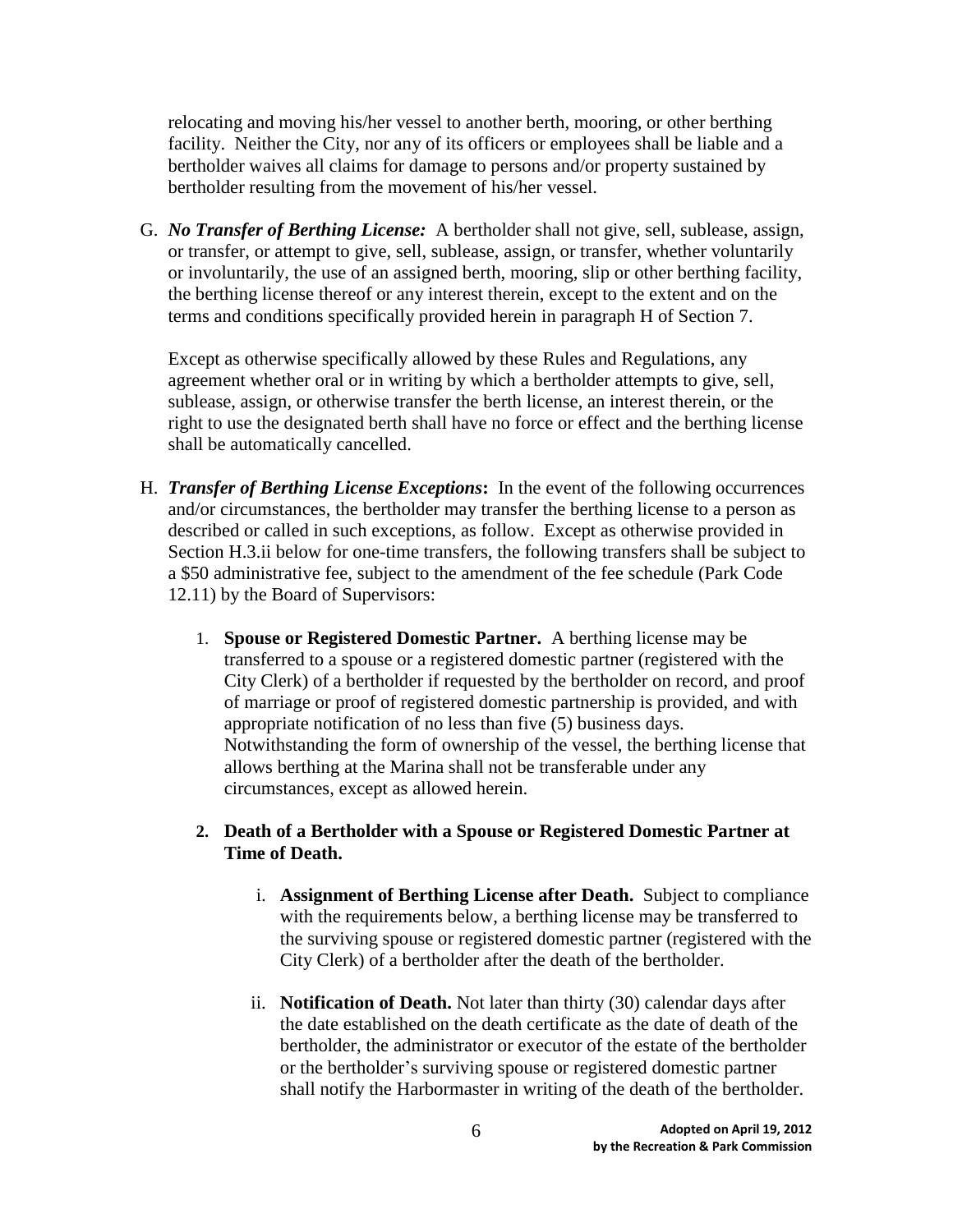The notification of the Harbormaster shall also state whether the spouse or legally registered domestic partner seeks assignment of the berthing license. Transfer of the berthing license to the surviving spouse or registered domestic partner will be approved by the Harbormaster only if (a) the surviving spouse or registered domestic partner can satisfactorily demonstrate an equity ownership interest in the vessel as provided herein, and (b) either proof of marriage to the bertholder at the time of the bertholder's death is provided to the Harbormaster or proof of registration on the domestic partnership list as the bertholder's domestic partner at the time of the bertholder's death is provided to the Harbormaster. If notification is not received by the Harbormaster within thirty (30) calendar days after the date established on the death certificate as the date of death of the bertholder, the berthing license shall be deemed to be terminated sixty (60) calendar days after the date established on the death certificate as the date of death of the bertholder, and the surviving spouse, registered domestic partner or estate of the deceased bertholder shall remove the vessel from the Marina on or before such date.

- iii. **Removal of Vessel.** If (a) notification of death as required in this Section herein is received by the Harbormaster and the bertholder's surviving spouse or registered domestic partner does not seek assignment of the berthing license, or (b) the surviving spouse or registered domestic partner does not qualify for assignment as provided herein, the estate of the deceased bertholder, surviving spouse or registered domestic partner shall have a period of time not exceeding one hundred and twenty (120) calendar days after the date established on the death certificate as the date of death of the bertholder to remove the vessel from the berth. All regular berthing fees are due and payable by the surviving spouse, registered domestic partner or estate of the deceased bertholder during this period.
- 3. **Sale of a Bertholder's Vessel**. Upon a bona fide sale of the vessel currently under a berthing license:
	- i. **Transfer of Berth License to New Vessel.** Owner may transfer the berthing license to a new vessel of proper size, acquired by the owner and registered in the owner's name, subject to reasonable written approval of the Harbormaster following the Harbormaster's inspection of the new vessel.
	- ii. **Transition from 1991 Rules and Regulations.** The Recreation and Park Commission hereby establishes a one-time opportunity to effect a transfer of a berthing license and berth with the sale of a vessel within the berth to a new owner from the Wait List. This one-time opportunity described herein is subject to the amendment of the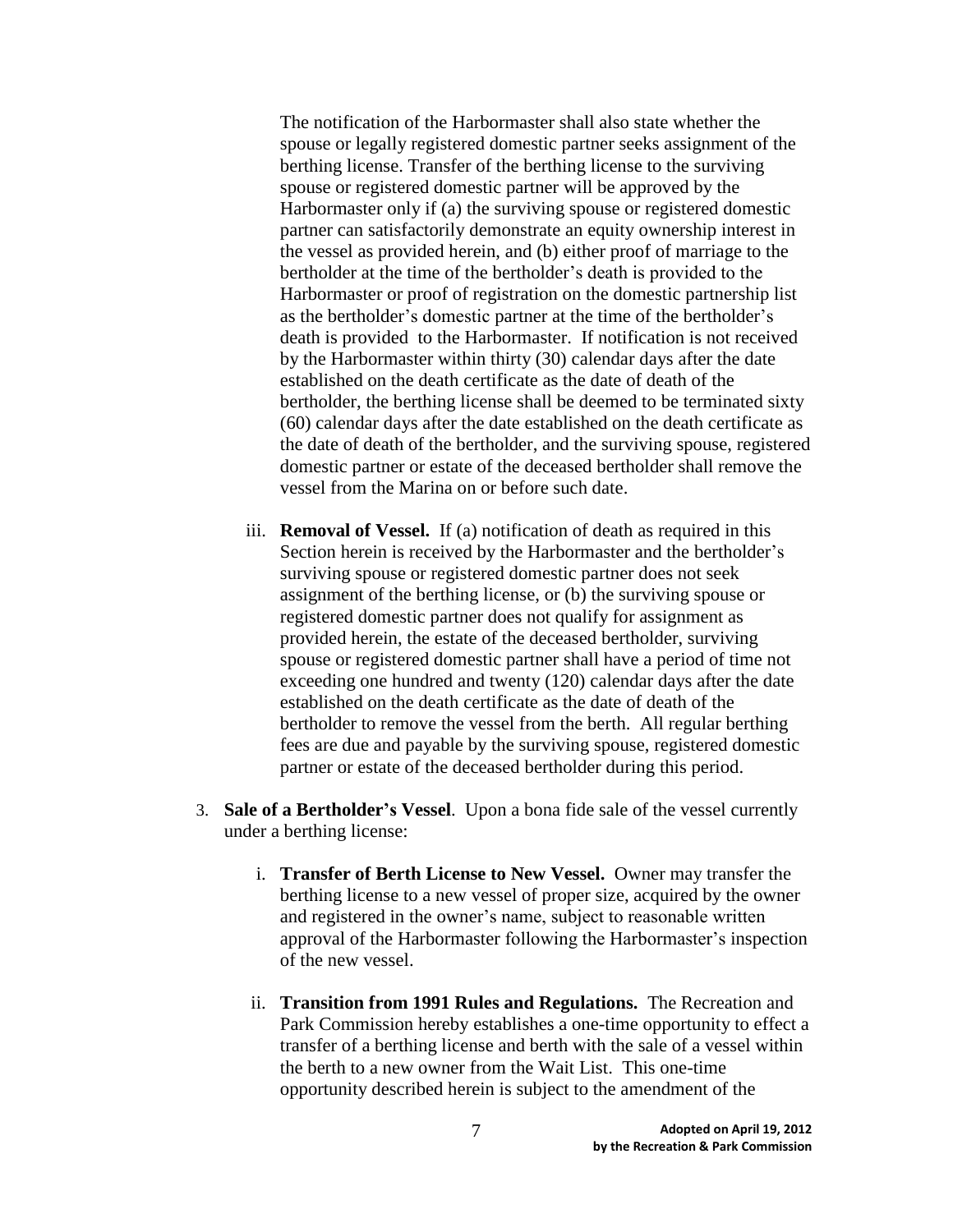berth/slip transfer fee schedule (Park Code 12.11), as described below in subparagraph g, by the Board of Supervisors. In the event that the slip/berth transfer fee schedule is not amended, there will be no onetime transfer opportunity. The berth and berthing license may be transferred to the new owner of the newly purchased vessel previously subject to a berthing license, only if all of the following conditions are met:

- a. **Qualified Transferee.** The transfer is from a party holding a berthing license on the 2012 approval date of the Rules and Regulations by the Recreation and Park Commission or is from such bertholder's original partner(s), spouse or registered domestic partners, and applies only to the first transfer.
- b. **Transfer of Vessel.** The berthing license is transferred together with the ownership of the vessel that was listed in the berthing license.
- c. **Good Standing.** The transferring bertholder must be in good standing with the San Francisco Marina Small Craft Harbor at the time that a berth transfer application is submitted to the Harbormaster's Office. A bertholder is in good standing if, at the time of the submittal of a berth transfer application, both of the following are true and correct: all fees or charges owed to the Marina by the bertholder have been paid in full; and the Harbormaster has not issued a written notice to terminate the berthing license, whether such notice of termination has been received by the bertholder or not.
- d. **Eligibility of Transferee.** Only persons on the Wait List are eligible to benefit from a transfer of a berthing license with the purchase of a vessel currently berthing in the Marina. The Harbormaster may transfer the berthing license at the request of the existing bertholder only upon the sale of the vessel on record in the berthing license to a Marina Wait List applicant corresponding to the vessel's size category. Opportunity to purchase a vessel will be afforded to Wait List applicants based on seniority.
- e. **Procedure.** The owner shall provide the Harbormaster with the terms of the proposed sale of the vessel and transfer of the berthing license. The Harbormaster will post the sale opportunity to Wait List applicants. Opportunity to purchase a vessel will be afforded to Wait List applications based on seniority. If the bertholder receives multiple offers from eligible Wait List transferees, the most senior interested Wait List transferee shall be afforded the opportunity to purchase the vessel and receive the berthing license,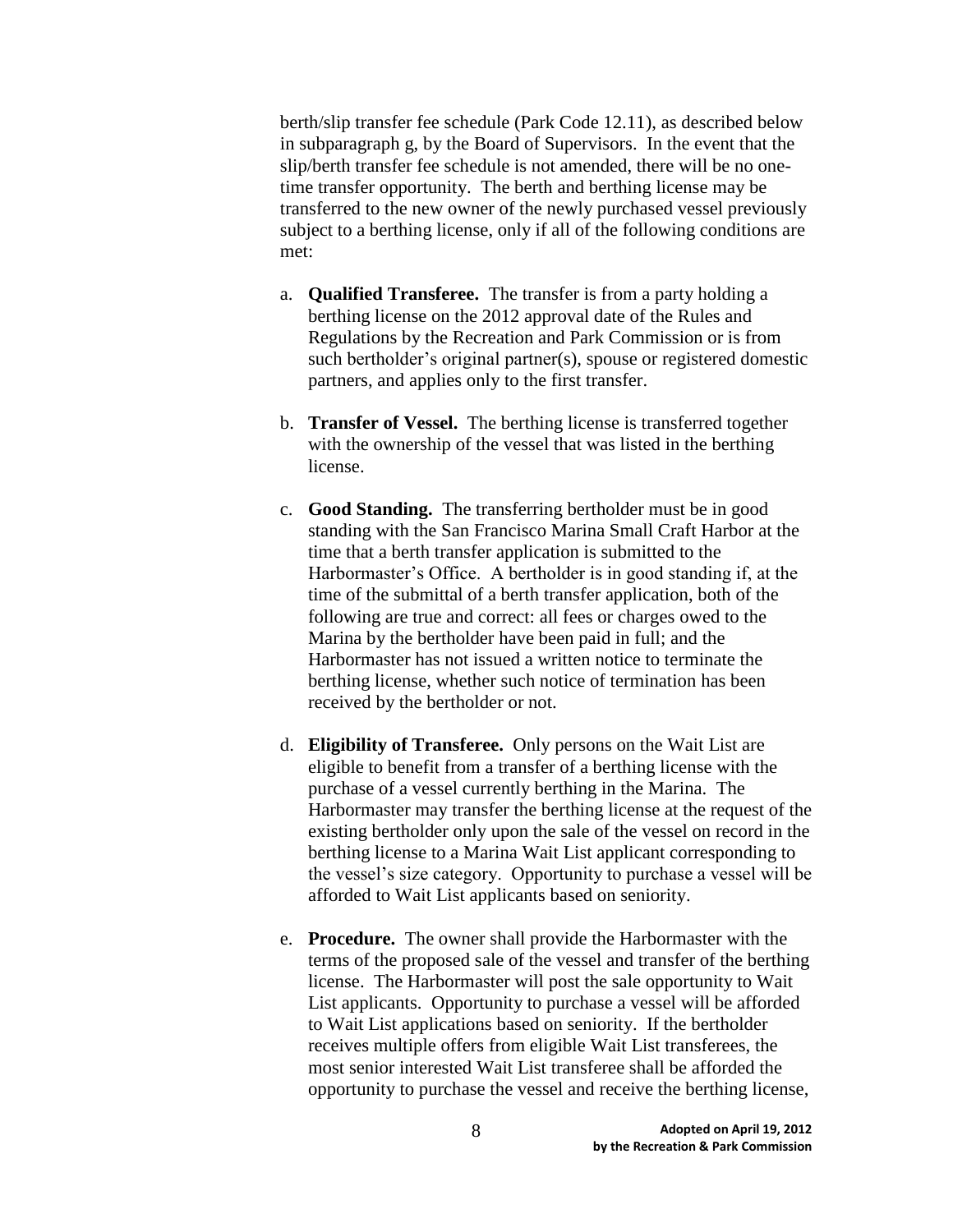or owner may elect to withdraw the original sale opportunity and re-list the vessel and berthing license transfer at higher/lower sale/transfer prices, in which event the Harbormaster will post the revised sale opportunity terms. Bertholder shall have no obligation to sell the vessel to any person on the Wait List, but the berthing license shall be transferred only to a Wait List applicant and only upon the sale or the transfer of an equity ownership interest in a vessel in accordance with the terms and conditions of this Section. Owner shall submit to Harbormaster a written application for the transfer of a berth assignment together with a copy of the bill of sale no later than fifteen (15) calendar days after the sale or transfer of the equity ownership interest in the vessel. All selling price reductions require re-posting of the sale opportunity to Wait List Applicants, full disclosure and verification by the Harbormaster. If the selling price is less than represented in the bill of sale or if there are other violations of this procedure, the transfer of the berthing license shall be null and void, and the license will be automatically cancelled.

- f. **Acknowledgement Statement.** The new owner from the Wait List of the vessel signs an acknowledgement statement indicating that there will be no authorized future transfers of such berth license other than the exceptions listed herein.
- g. **Fee.** A transfer fee of (1) \$150 per linear foot of the berth for berths 35 feet and under, (2) \$200 per linear foot of the berth for berths 40 and 45 feet and (3) \$325 per linear foot of the berth for berths 50 feet and longer, will apply and is due in full with all other fees and deposits within fifteen (15) calendar days after the sale or transfer of interest, in whole or in part, of the vessel.
- iii. **Notification to Transfer.** A bertholder may retain his/her assigned berth for a period of thirty (30) calendar days after transferring title to or agreeing to sell his/her vessel provided that (a) bertholder notifies the Harbormaster in writing within five (5) business days of the date bertholder enters into an agreement for the sale of the vessel and his/her intent to acquire another vessel of the appropriate length for use of the assigned berths; (b) bertholder pays berthing fees in the amount specified in his/her berthing license for the vessel sold pending the acquisition of another vessel.
- iv. **Larger Berths.** The bertholder has no right to a larger berth in the event he/she purchases a larger vessel, and must apply for the assignment of an appropriate berth according to the Wait List policies and procedures in effect at the time of the purchase.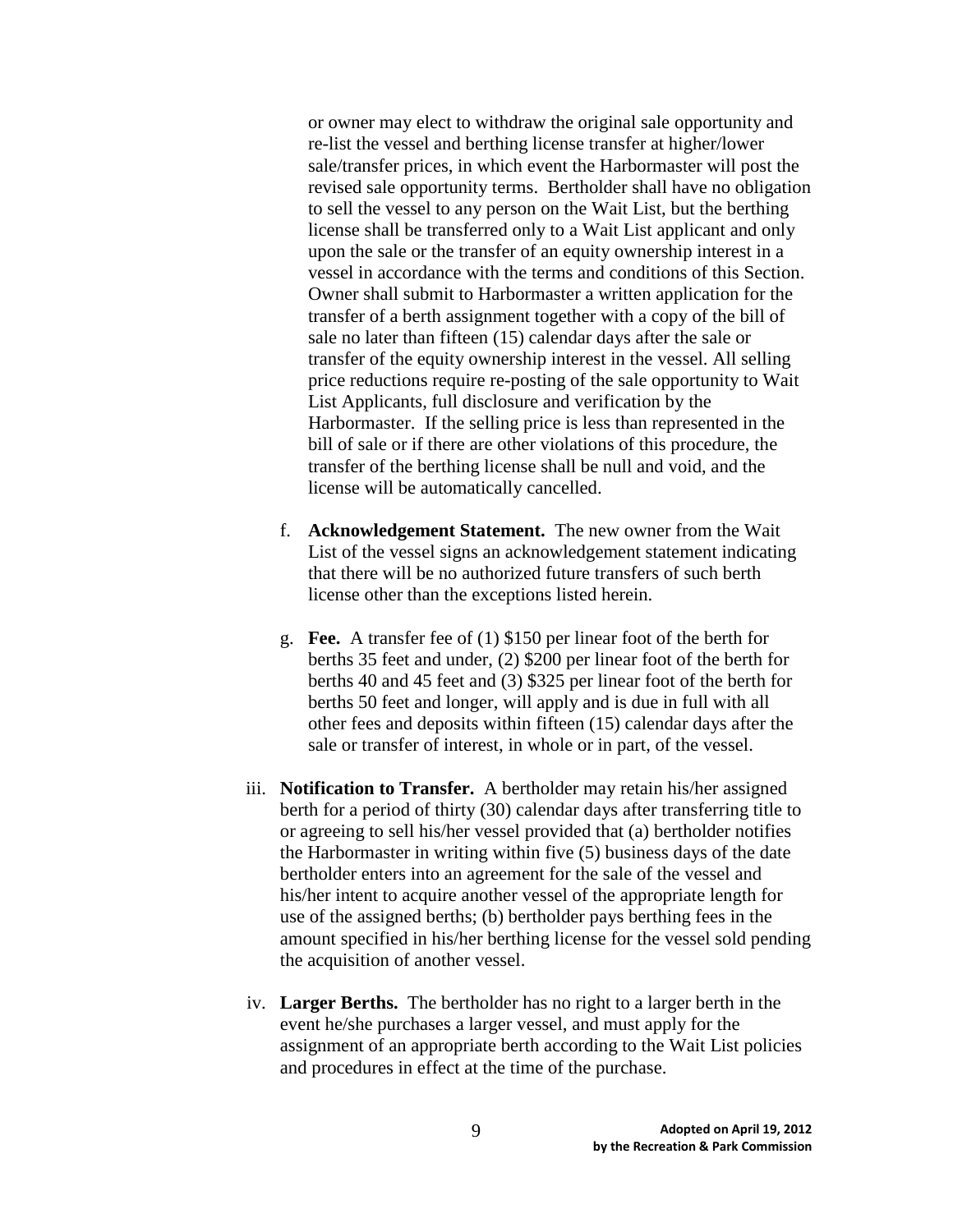- v. **Removal of the Vessel**. If an owner sells the vessel that is subject of a berthing license and fails to provide required notification as described above, and/or timely request a transfer of the berthing license to a new vessel, or if the new vessel does not pass the inspection of the Harbormaster within a period not to exceed seven (7) business days after the sale, the berthing license will be automatically cancelled.
- vi. **Refunds**. No refunds will be issued when an owner requests cancellation of a berthing license due to the bona fide sale of a vessel.
- I. *Temporary Suspension of a Berthing License:* A bertholder may request temporary suspension of a berthing license.
	- 1. **Term and Reduced Fee.** The Harbormaster may grant the request for temporary suspension of a berthing license to a bertholder desiring to take an extended cruise for a period not less than sixty (60) calendar days. During the period of temporary suspension, the bertholder shall pay a reduced berthing fee equivalent to twenty-five percent (25%) of the normal berthing fee. In the event that the bertholder's vessel returns before the expiration of the sixty (60) calendar days, the full monthly slip fee rate will be reinstated and shall be charged for the entire period of time that the bertholder's vessel was absent from the Marina.
	- 2. **Ownership of Vessel on Temporary Suspension.** A bertholder must be and remain at all times an owner of the vessel registered to the berthing license that is issued a temporary suspension status by the Harbormaster. Relinquishing ownership of the vessel for any reason shall be cause for termination of temporary status and reinstatement of the full monthly berthing fees beginning on the date ownership of the vessel is relinquished. In the event that the vessel is destroyed by fire or other natural causes, reinstatement of monthly berthing fees shall be determined by the Harbormaster at his/her sole discretion.
	- 3. **Removal of Personal Belongings Prior to Temporary Suspension.** Prior to beginning temporary suspension status, all skiffs, kayaks, vessel lines, fenders, docks steps and all other appurtenance or equipment must be removed from the berth used by the vessel whose owner requests temporary suspension and from the dock adjacent to the berth used by the vessel whose owner requests temporary suspension.
	- 4. **Temporary Suspension Extending One Year.** Bertholder with a vessel absent for more than one (1) year on extended cruise shall advise the Harbormaster if the bertholder intends to continue on extended cruise status on or before the end of the one-year period and shall provide the Harbormaster with proof of ownership of the vessel. Lack of annual notification or verification of vessel ownership will result in automatic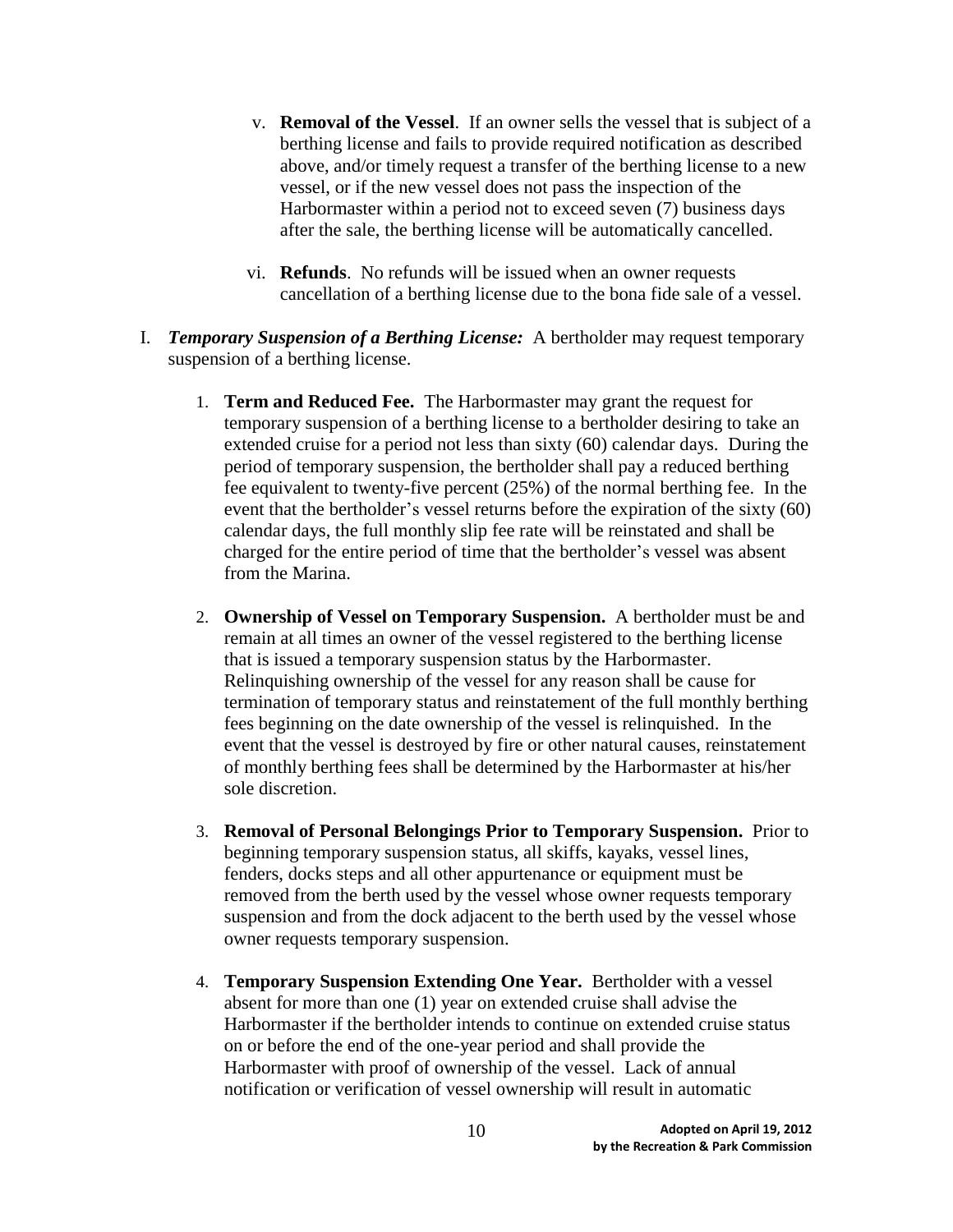revocation of temporary suspension status, and the full monthly slip fee rate will be reinstated and shall be charged for the entire period of time that the bertholder's vessel was absent from the Marina.

- J. *Visitor Berthing Assignments***:** The Harbormaster retains the right to utilize vacant berths, mooring, slips and other berthing facilities with temporarily suspended berthing licenses for transient berth assignments. No more than two percent (2%) of the Marina, excluding of temporary suspensions, shall be maintained for transient vessels.
- K. *Absence from an Assigned Berth***:** If an owner fails to use his/her assigned berth, with his/her vessel on record, for a minimum of six (6) consecutive months in any twelve (12) month period, the berthing license shall be automatically cancelled. The only exceptions to this rule shall be an approved temporary suspension or an extended absence for a bona fide reason of which the Harbormaster has been informed in writing prior to the absence. The Harbormaster may require reasonable proof of the continued ownership and location of the vessel from time to time during the absence from the Marina.

*L. Termination of Berthing License***:** An owner may terminate his/her berthing license at any time by written notice to the Harbormaster.

M. *Unauthorized Berthing*: Unauthorized use of a berth is prohibited and the Harbormaster is authorized to move or secure the vessel without prior notice until berthage has been assigned and fees have been paid.

N. *Removal of the Vessel***:** The Harbormaster shall have the authority to move or relocate in the Marina any vessel berthed therein that is in violation of any Rules and Regulations and has failed to cure such violation within seven (7) calendar days following written notice from the Harbormaster of the nature of the violation. The Harbormaster shall have the authority to move or relocate in the Marina any vessel berthed therein without prior notice if such relocation is (1) required for the safety and protection of persons or property, or (2) is appropriate in order to obtain optimum utilization of facilities available, including to perform repairs and/or maintenance. The owner also hereby appoints the Harbormaster as his/her agent for designating a place of storage and safekeeping at his/her expense in the event that the Marina does not store the vessel described above on its own premises. Under the provisions of this rule, the owner shall also reimburse the Marina for the cost of removal and transportation to and from the storage facility. The owner hereby grants the Marina permission to board the vessel for such purpose.

# **Section 8 – BERTHING CHARGES**

A. All charges and fees shall be made in accordance with the schedule adopted from time to time by the Recreation and Park Commission or the San Francisco Board of Supervisors.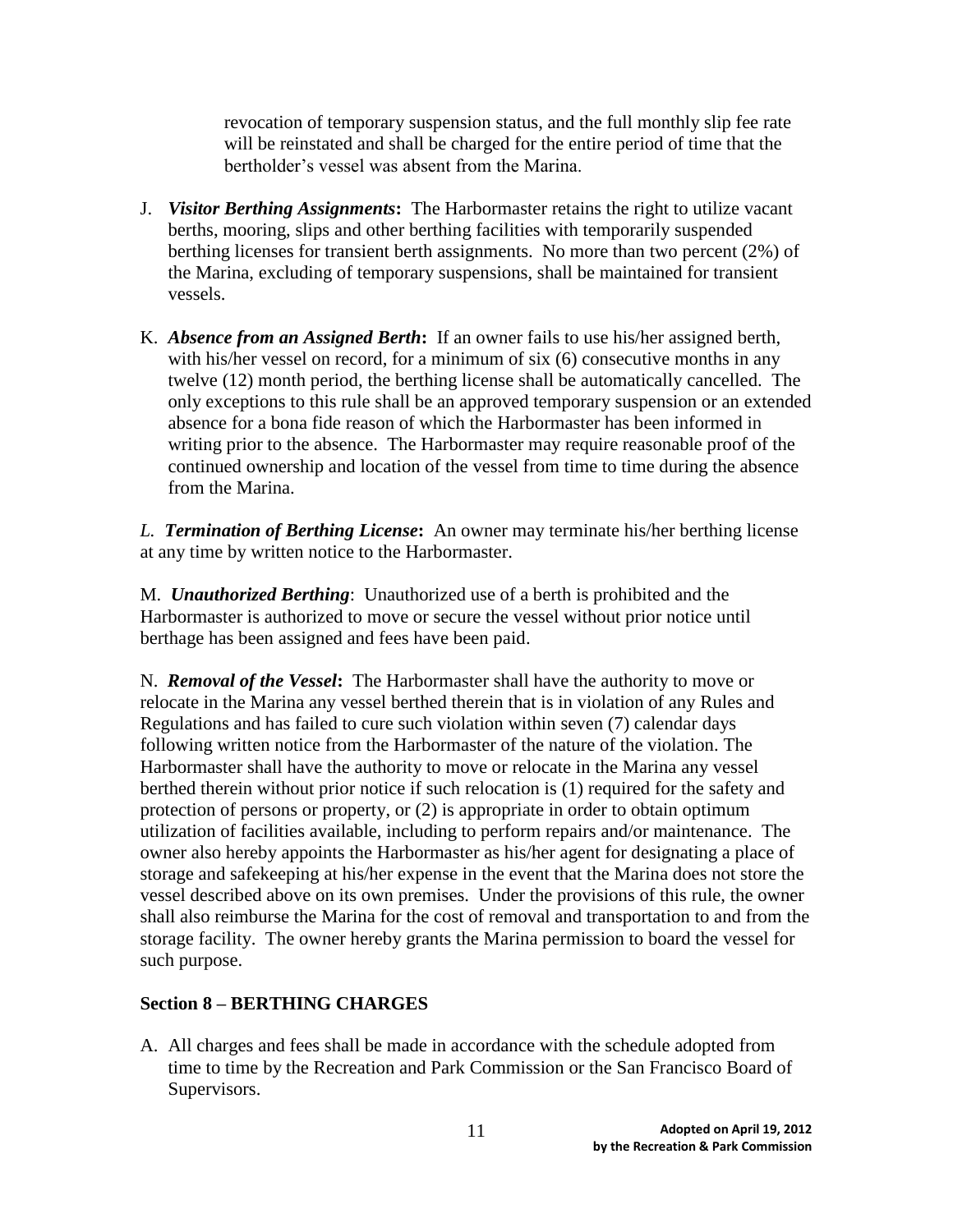- B. If a berth is assigned effective the first day of a month, then the full month's fee is charged. If the initial period is less than a full month, the charge will be on a pro rata basis.
- C. The first month's berthing fee plus an additional security deposit of one month's berthing fee shall be made upon assignment of a berth. At the time of the release of the assigned facilities, such deposit shall be applied against any unpaid berthing fees or other charges owed to the Marina, and the balance of the deposit shall be refunded if the required notice has been given.
- D. A full month's berthing fee shall be made for occupancy of a berth for all or a portion of the final month of occupancy. There shall be no prorating of the fee for the final month.

# **Section 9 – NON-PAYMENT OF CHARGES**

- A. No person shall remove or cause to be removed from the Marina any vessel upon which charges for berthing, or any other proper charges, are delinquent, without paying in full all such delinquent charges.
- B. In accordance with the provisions of Division 3, Chapter 2, of the Harbors and Navigation Code of the State of California, the charges for berthing fees or charges for service are liens upon a vessel, and when these are delinquent fifty (50) calendar days or more, an action may be brought against the owner and/or bertholder to enforce payment of the lien by the Harbormaster, and the vessel with all its appurtenances and furnishings may be attached as security for the satisfaction of any judgment that may be recovered in the action.

If the attachment is not discharged, and the judgment is recovered, and the execution is issued thereon, the vessel and all of its appurtenances and furnishing may be sold at public auction and the proceeds applied in accordance with the above provisions of the Harbors and Navigation Code.

C. Berthing fees are due and payable within fifteen (15) calendar days of the due date. Any bertholder whose berthing fee payment is delinquent on three (3) or more occasions within a three (3) year period shall be designated a "habitual late payer." In addition to other remedies for late payment, the Harbormaster may automatically cancel the berthing license of any "habitual late payer" on the occasion of any subsequent delinquencies in payment of berthing fees.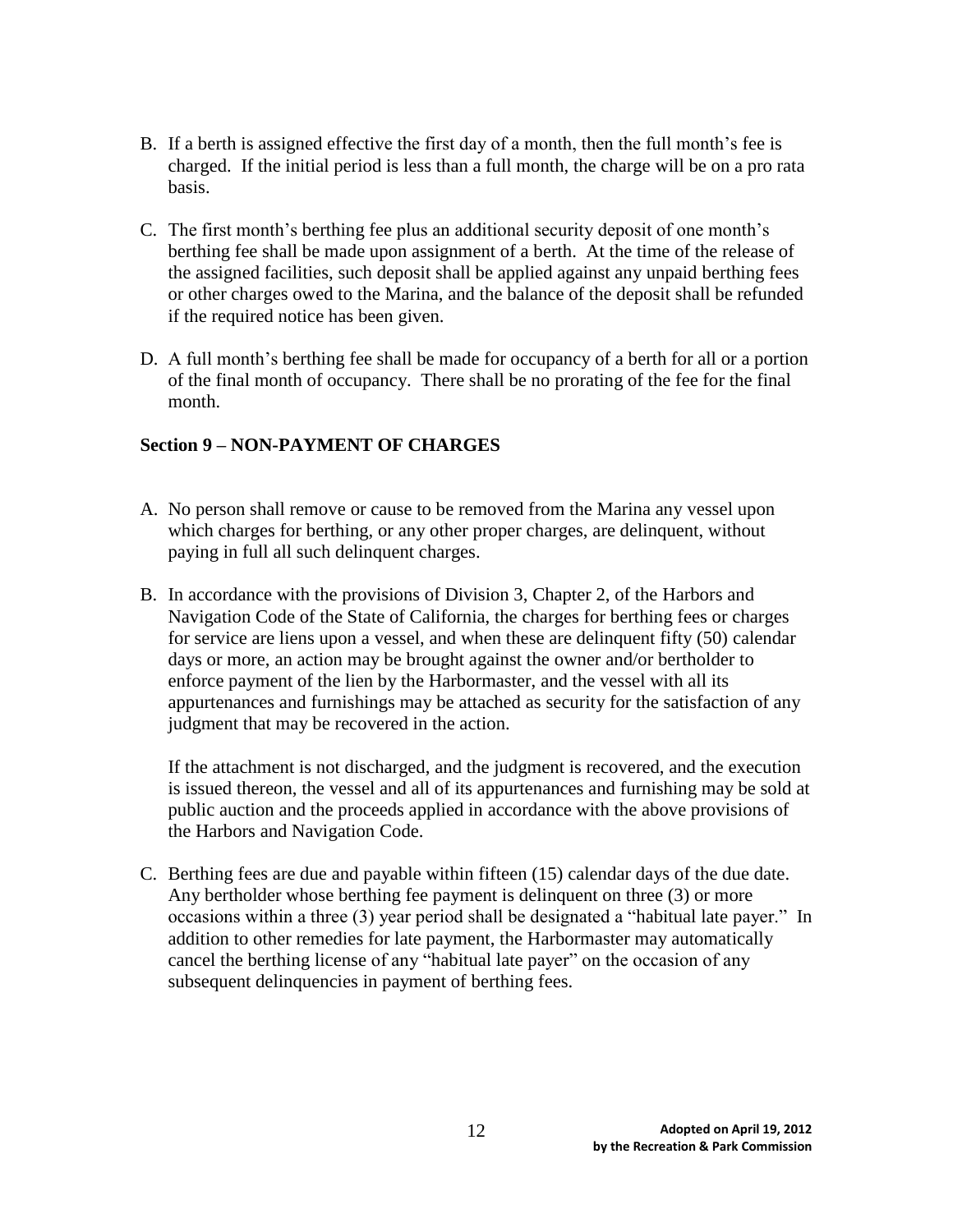#### **Section 10 – RELEASE OF ASSIGNED FACILITIES**

Owner shall notify the Harbormaster in writing of the exact date of release of an assigned berth, at least fifteen (15) calendar days in advance of the effective date of release. Charges will continue until the later of the date specified in such notice or the date which is fifteen (15) calendar days after such written notice is received.

# **Section 11 – WAIT LIST**

The "Wait List" describes the policies, rules and procedures governing the distribution of berths at the San Francisco Marina Small Craft Harbor. There is one (1) Wait List for all basins at the Marina and it consists of applicants who wish to become a bertholder at the San Francisco Marina Small Craft Harbor. The Wait List for the assignment of berths is divided into categories according to berth length. Berth assignments from the Wait List are made by the Harbormaster as follows:

- A. *Assignment of Berths***:** All berth assignments will be based on seniority. An applicant may choose to pass up a berth assignment as many times as he/she wishes and retain his/her seniority.
- B. *Applying to the Wait List:* The name of only one natural person may appear on the application. Corporations, partnerships or business names will not be accepted. The Wait List applicant must be a registered/documented owner of the vessel.

An applicant to the Wait List is required to designate a category of berth size for which he/she seeks a berth license. There are no restrictions as to the number of berth size categories that an applicant may register. To change berth size categories, a separate application is required.

- C. *Fees:* A wait list application registration fee, as determined by the Recreation and Park Commission or the Board of Supervisors, is required for each wait list berth size category. To remain on the Wait List each applicant must renew registration every year by paying an additional registration fee and confirming contact information. The registration fees are non-refundable/non-transferable and they are not applicable to the berth fees upon issuance of a berthing license.
- D. *Applicant's Responsibility***:** It is the responsibility of the applicant to send written notice of change of address to the Harbormaster's Office. Failure to maintain a current address will be considered a declined berth assignment offer.
- E. *Procedure for Berth Assignment***:** As berths become available, they will be assigned to the most senior person on the Wait List for that berth's size. Seniority is defined as the earliest chronological application date on the Wait List. The available berth shall be offered to each applicant in turn on the Wait List within the berth size category of the available berth until the berth is either accepted by an applicant or declined by all applicants for that berth size category.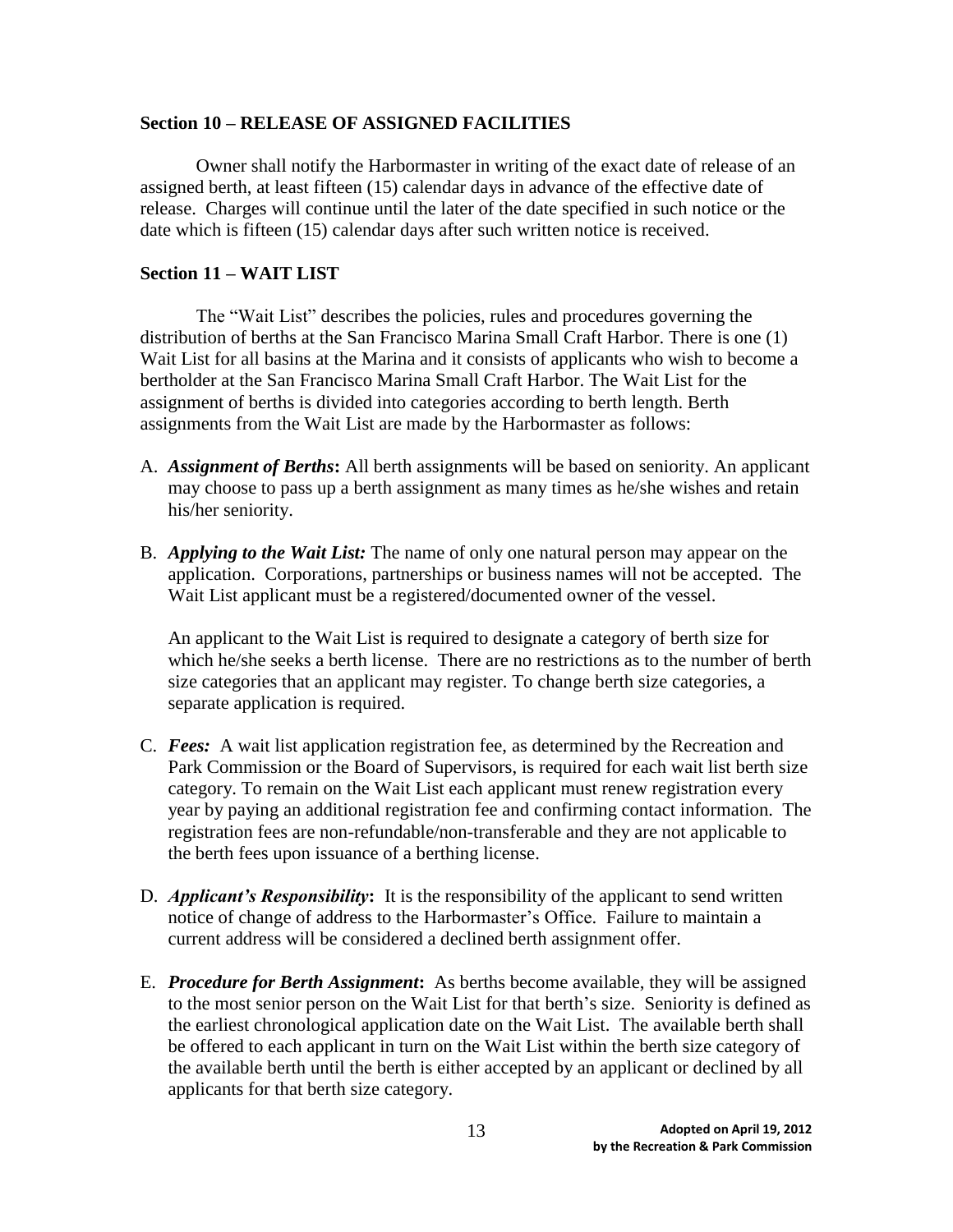## F. *Procedure For Accepting or Declining a Berth Assignment Offer:*

- 1. **Acceptance of Berth Assignment Offer**. Notification of berth availability will be conducted via certified mail by the San Francisco Marina Small Craft Harbor to the applicant at the applicant's most recent address on file in the Marina. Acceptance of the berth assignment offer must be submitted by the applicant in writing to the San Francisco Marina Small Craft Harbor within fifteen (15) calendar days of the date of mailing notice of berth availability.
	- a. Applicants must verify to the Harbormaster's satisfaction that their vessel meets the requirements set forth in the "Rules & Regulations of the San Francisco Marina Small Craft Harbor".
	- b. Applicants must bring their vessel into the Marina within thirty (30) calendar days of being assigned a berth.
	- c. An administrative fee will apply upon successful assignment of berth from the Wait List, as determined by the Recreation and Park Commission or the Board of Supervisors.
- 2. **Declining a Berth Assignment Offer.** Failure of an applicant to accept a berth assignment offer within fifteen (15) calendar days of the date of mailing of such offer by the San Francisco Marina Small Craft Harbor will be considered a declined offer. Failure to meet vessel requirements set forth in the "Rules & Regulations of the San Francisco Marina Small Craft Harbor" will be considered a declined offer. Failure to bring vessel into the Marina within thirty (30) calendar days of berths assignment will be considered a declined offer.

# **Section 12 – REGISTRATION AND NUMBERING: FURNISHING INFORMATION TO THE HARBORMASTER**

- A. Every undocumented vessel entering the Marina must be registered and numbered as provided the laws of the State of California, or the State in which it is registered.
- B. The owners of vessels entering the Marina shall furnish all information relating to the vessel and the ownership thereof as may reasonably be required by the Harbormaster.

# **Section 13 - GENERAL RULES AND OBLIGATIONS OF THE OWNER**

A. *Accuracy of Records***:** Owner is responsible for ensuring accurate and current information in the berthing license relating to the vessel and ownership. The owner acknowledges that the address for the owner shown in the berthing license will be the point of contact for all official communications. Notices of violation, requests, etc. will be sent to this address by certified mail with a return receipt. Also, the owner is required to provide an electronic mailing address, as a secondary point of contact, for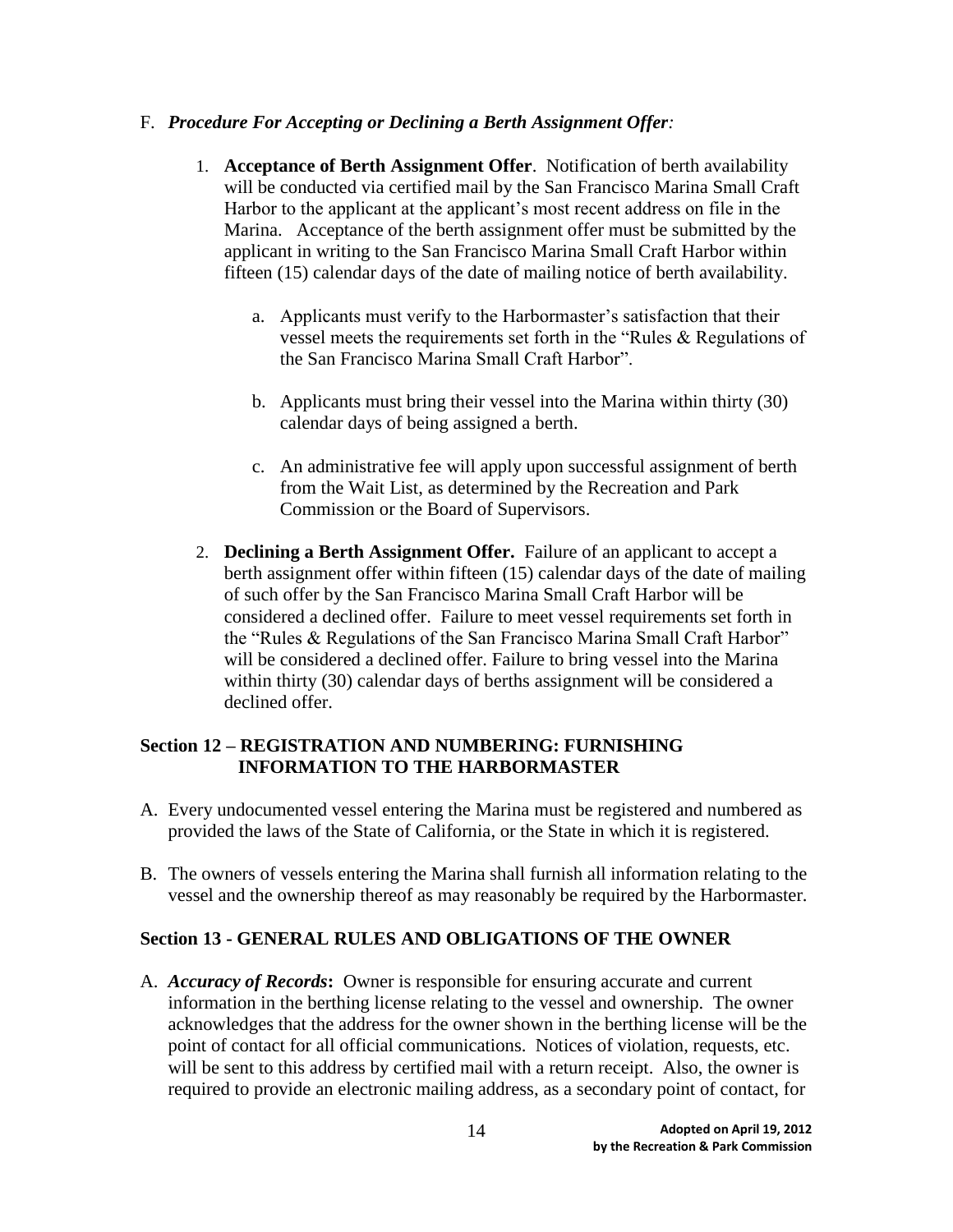official communications. It is the owner's responsibility to ensure accuracy of records on file in a timely manner. The Marina will not be responsible for lost or misdirected mail due to incorrect information.

- B. *Animals:* All dogs must be leashed at all times in all public areas in the Marina. The owner and his/her guests are required to closely supervise their pets on these premises, and particularly on the ramps, docks and fingers. Owners are required to pick up their pet waste in the interest of public safety and sanitation. All pets are prohibited in the Marina restrooms.
- C. *Clean & Green Marina***:** Nothing from the vessel is allowed to go into the water. The owner will take reasonable measurers to minimize the risk of water pollution, as follow:
	- 1. Owner will not discharge any garbage, toilet effluent, dirty bilge water, or other pollutant;
	- 2. Owner will ensure that the bilge contains a bilge oil and fuel absorber. Used oil absorbents must be disposed of as hazardous waste;
	- 3. Owner will not operate bilge pumps unless they are fitted with oil-absorbing pads in the bilge;
	- 4. Owner will store all fuel, paint, chemicals, and other potential pollutants in a safe manner; review storage of paints and solvents every six months; properly dispose of old unnecessary products; and not store more than two gallons of paint and solvents. All dock boxes are subject to inspection by the Harbormaster;
	- 5. Owner will limit the amount of open solvents or paints on the docks to one gallon; mix paints and epoxy over a tarp; use a drip pan or drop cloth; and not dispose of paint or solvents in the Marina waste and recycling receptacles. Spray painting is prohibited.
	- 6. Owner will use only bio-degradable and phosphate-free cleaning materials;
	- 7. Owner will dispose of garbage and recycling in the designated places, or remove it from the Marina.
	- 8. Owner will refuel only at the Marina designated fueling place;
	- 9. Owner will discharge holding tanks only at the Marina designated place.
	- 10. Owner will not use any dispersants to concealed oil or fuel spills.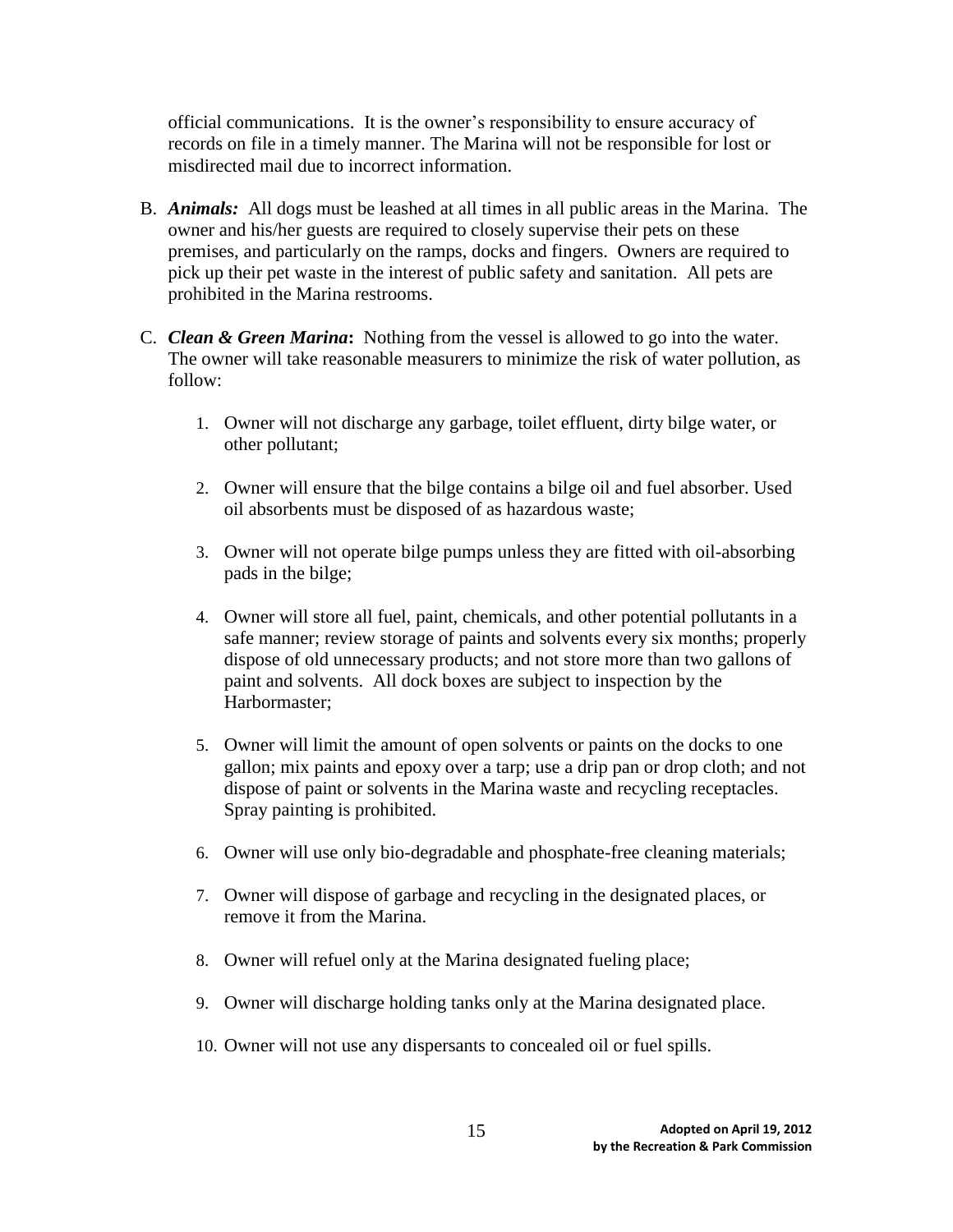- D. *Fire Prevention***:** The owner will take reasonable measures to minimize the risk of fire aboard owner's vessel, including but not limited to the following:
	- 1. Owner will not perform hot work unless the Harbormaster has first granted written permission;
	- 2. Owner will store fuel, pyrotechnics, and other flammable materials in a safe manner;
	- 3. Owner will ensure that gas supplies are turned off when not in use;
	- 4. Owner will maintain adequate fire fighting equipment aboard;
	- 5. Owner will refuel only at the Marina's designated fueling place.
- E. *Insurance Requirement***:** The owner shall procure and keep in effect insurance for his/her vessel covering hull replacement and general liability. Hull value will be based on the National Automobile Dealers Association (NADA) or similar for the marine industry. The amount of liability coverage will be a minimum of \$500,000, including fuel spill liability. The City will be named as additionally insured for liability coverage, and such policy shall be endorsed to provide waiver of subrogation rights and to provide written notice of cancellation to the City.

The insurance shall be in form and substance satisfactory to the Harbormaster and shall be placed with responsible underwriters, which have an assigned policyholder's rating of A (or higher) and Financial Size Category Class VII (or larger) in accordance with the latest edition of the "Best's Key Rating Guide", and which are currently authorized by the Insurance Commissioner to transact business in the State of California.

The owner shall deliver to the Harbormaster certificates of insurance and additional insured policy endorsement from insurers in a form reasonably satisfactory to the Harbormaster, evidencing the coverage required hereunder promptly upon the Harbormaster's request, and shall provide the Harbormaster with certificates thereafter at least thirty (30) calendar days before the expiration dates of expiring policies.

Any vessel found not to have proof of valid insurance coverage, as specified in this Section of the Rules and Regulations, will be given seven (7) calendar days to provide proof of compliance, and if proof of coverage is not provided within such period, the berthing license will be automatically cancelled. The owner shall also procure and maintain, at his/her own cost and expenses, any additional kinds of insurance which in his/her own judgment may be necessary for vessel's protection.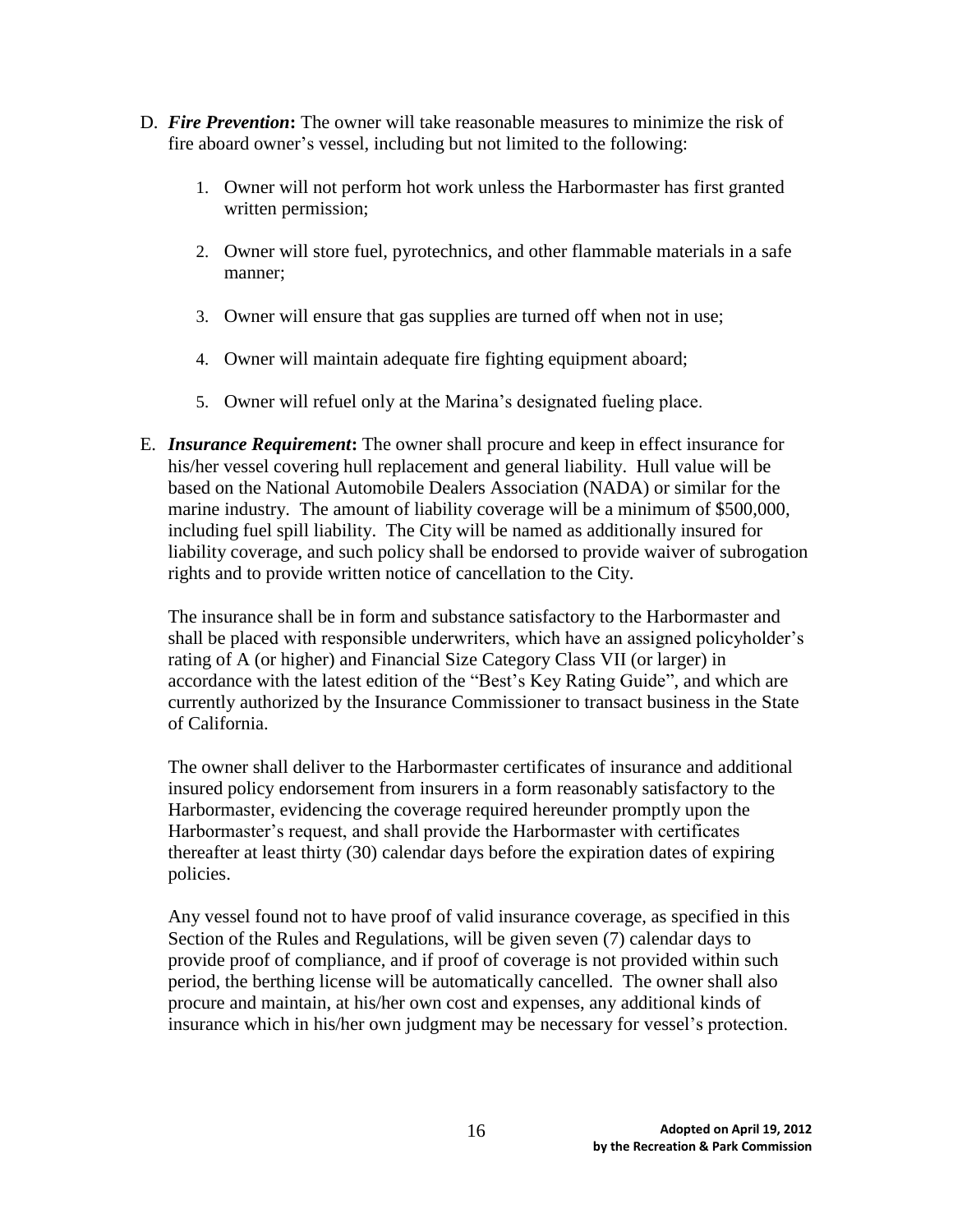F. *Visitor***s:** Visitors must be accompanied by an owner. The owners shall be responsible for the conduct and control of all visitors, guests, agents, contractors, employees, hired personnel and other invitees while at the Marina. The Marina reserves the right to regulate entry into the Marina by yacht brokers, contractors, and service personnel, and the Harbormaster may require written authorization from the owner. Marina may take reasonable steps to ascertain that persons aboard the vessel are authorized by the owner to be aboard.

# **Section 14 – MAINTENANCE AND CARE IN BERTHING, ANCHORING OR MOORING VESSELS**

- A. All vessels shall be berthed and secured with proper care and equipment, and such berthing or equipment shall be maintained at all times in seaworthy condition as so determined by the Harbormaster.
	- 1. Owner will ensure that his/her vessel is secured in a seamanlike manner, with adequate lines and fenders to withstand all foreseeable weather and tidal conditions and the proximity of other vessels, and with separate lines for each function (e.g. bow, stern, springs and breast lines).
	- 2. All vessels shall be maintained at levels dictated by the United States Coast Guard (USCG) and the State of California standards. Vessel examinations for compliance may be executed at the discretion of the Harbormaster.
	- 3. All vessels shall be maintained in such a manner that they operate under their own power, and can be removed quickly from the berth in the event of fire or other emergency. Vessel examinations for compliance may be executed at the discretion of the Harbormaster.
	- 4. Owners shall ensure that his/her vessel complies with all statutory requirements, including but not limited to registration with the applicable state or national authorities and the USCG, the display of valid registration numbers, and crew qualifications.
	- 5. Owner will ensure that while in the Marina, his/her vessel is controlled by adequately trained and competent person(s) in a seamanlike manner, observing the speed limits, keeping wash to a minimum, and ensuring that no damage, inconvenience, or risk is caused to other persons and vessels, to nearby property, or to the Marina.
- B. In the event that any vessel is not maintained or secured properly, the Harbormaster may supply lines and fittings, or may care for the vessel in such a manner as to prevent damage to the vessel, docks, or floats and/or other vessels. A charge for this service and for any lines, fittings and materials supplied shall be made in accordance with the fee schedule, as approved by the Recreation and Park Commission or the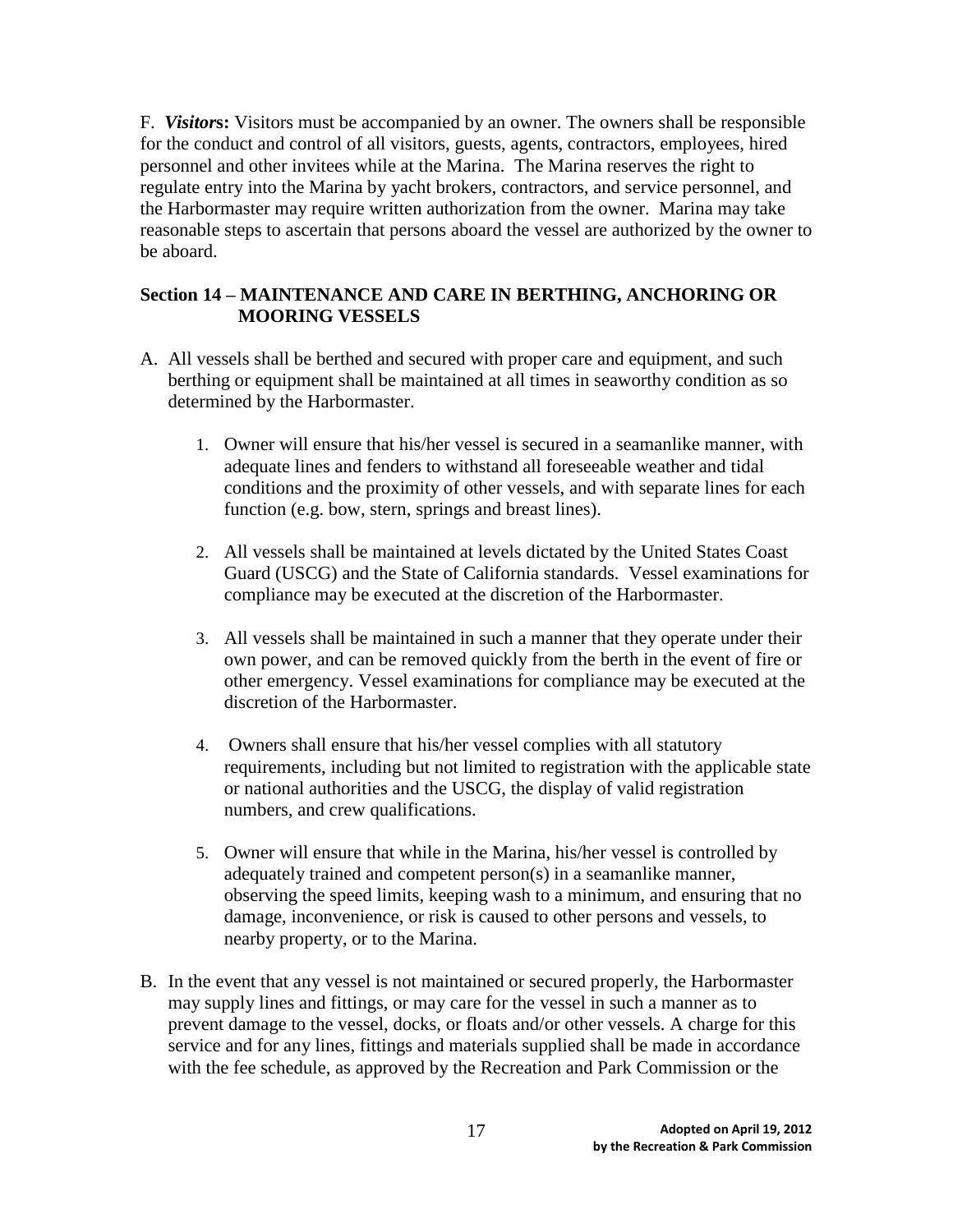Board of Supervisors. Any lines, fittings and materials used and supplied by the Harbormaster to protect vessels are not returnable.

C. No person shall bring into or berth within the Marina any vessel of any kind whatsoever which is so unseaworthy or in such a badly deteriorated condition that it may cause damage to docks, floats or other vessels, or which may become a menace to navigation.

The Harbormaster in his/her sole discretion shall determine the seaworthiness of the vessel, for the purposes of this Section C of the Rules and Regulations.

- **D.** In the event a vessel or other craft is wrecked or sunk within the Marina, it shall be the owner's responsibility to mark its position and provide for the raising and disposition of such vessel or craft and assume all liability for damage to Marina property or other vessels in the Marina.
- **E.** Small tenders, dinghies, rigid inflatable vessels (RIBS) and row vessels must be stored on the vessel. Only one vessel of any kind is allowed in any berth, based on berthing license on file.

#### **Section 15 – ACCIDENT REPORTS**

A duplicate copy of any report of any accident occurring in the Marina shall immediately be filed with the Harbormaster.

#### **Section 16 – UNNECESSARY DISTURBANCE**

The owner of the vessel is responsible for the conduct and actions of his/her crew and guests. Owner shall not use or occupy the Marina, or permit or suffer owner's guests and invitees to use or occupy the Marina, in a manner which might reasonably be expected to cause a nuisance or be offensive or objectionable by other occupants or users of the Marina or interfere with the enjoyment of the Marina by other patrons (i.e. loud music, noise, or language, threatening behavior, and/or odors).

#### **Section 17 - HAZARDOUS OBSTRUCTIONS PROHIBITED: BOARDING PLATFORMS**

- A. Floats, gangways, top of lockers and the docks shall be kept clear at all times, of skiffs, tenders, miscellaneous gear, debris or other hazardous obstructions.
- B. Any condition aboard or around any vessel, float, or gang plank caused by the bertholder, which, in the opinion of the Harbormaster constitutes a fire hazard, public health nuisance, or danger to public safety, shall be corrected or removed immediately to the satisfaction of the Harbormaster. In the event of the refusal or neglect of the owner to remedy forthwith the aforesaid condition the Harbormaster or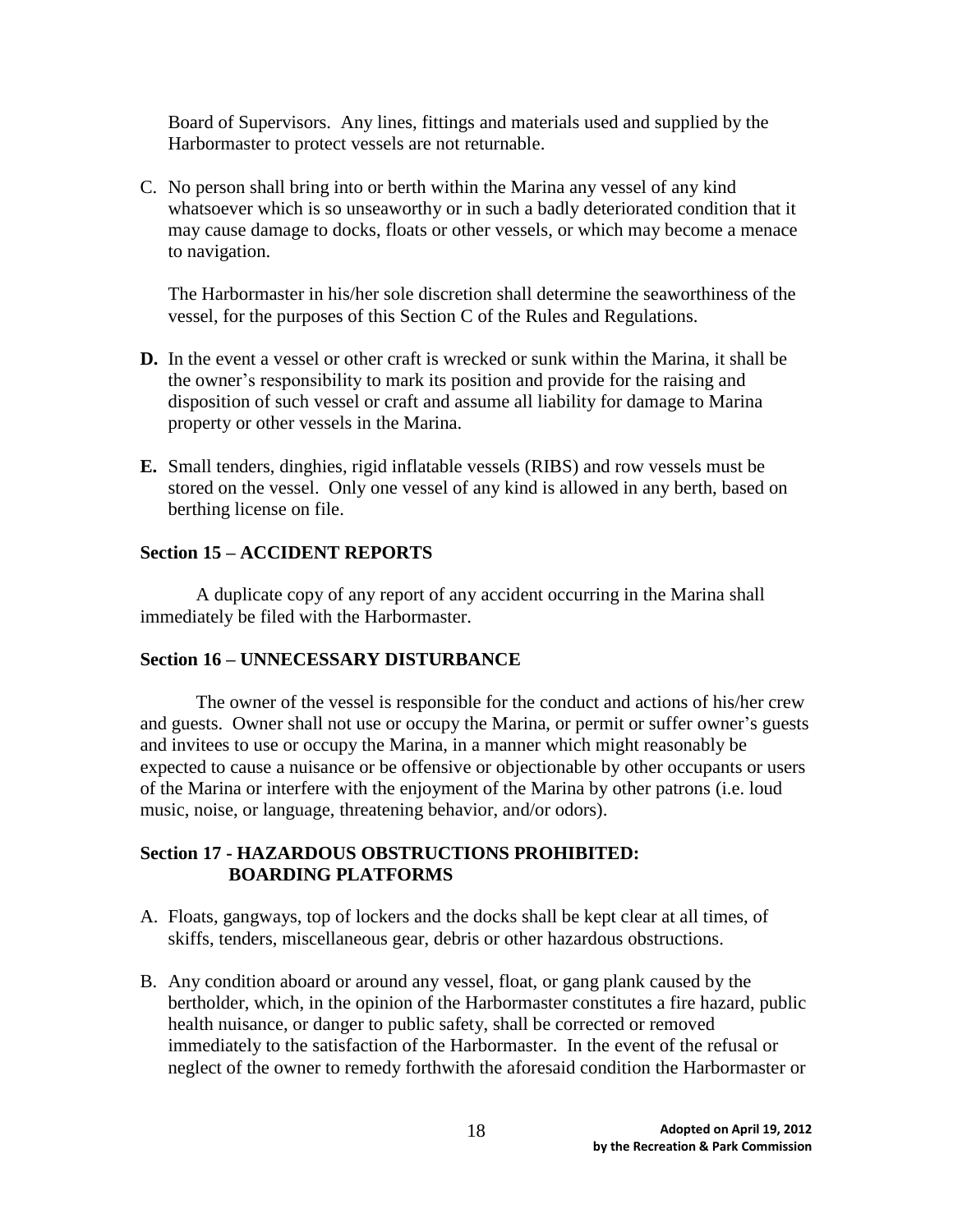shall effect such correction or removal at the owner's expense, and may cancel the berthing license.

- C. Boarding platforms or ladders on floats shall be permitted, subject to the prior written approval of the Harbormaster, provided that any platform used for boarding shall not be over eighteen (18) inches in width and not over three (3) feet high, and shall be of lightweight construction. The platform shall not be used as a storage locker.
- D. No person shall build or place in or about the Marina, any structures, such as walkways, gangplanks, finger floats, rubbing piles, dock boxes, etc. No modifications of dock structures are permitted at any time, without exceptions. This includes flotation systems, containment basins under vessels, fendering, antennas and any other additions.
- E. No dock boxes other than the ones supplied by the Marina will be allowed on docks. All dock boxes are subject to inspection by the Harbormaster.

#### **Section 18 - MAINTENANCE**

Repairs to and maintenance of a vessel may be made or accomplished while such vessel is at its berth, provided all such work is done within the confines of the vessel itself and is not carried on in any manner whatsoever upon floats, gangways or docks. All materials used in such repair or maintenance work must also be kept within the confines of the vessel and may not be kept upon floats, gangways or docks. Spray painting is strictly prohibited in the Marina.

Owner will not carry out repair or maintenance work in the Marina except of a minor nature. The Harbormaster always reserves the right to order any work to cease if the Harbormaster considers that there is a risk of damage, nuisance, or a health and safety hazard.

Owner will maintain his/her vessel in a clean and tidy condition, and sufficiently seaworthy so that it can leave the berth under its own power in all normal weather and sea conditions.

#### **Section 19 – USE OF WATER AND ELECTRICITY**

- A. **Fees.** Charges for normal usage of water and electricity are included in berthing fees for the East Marina Basin. In the West Marina Basin, where electric meters are installed, the owner will be charged for actual usage according to Pacific, Gas & Electric posted kilowatt hours cost.
- **B. Excessive Use.** Excessive use of electricity for heating, cooling, and other purposes is prohibited. If the Harbormaster is of the opinion that there is excessive use of electricity by a bertholder, the Harbormaster may attach a meter to the outlet, where necessary, for measuring actual consumption. Electrical consumption in excess of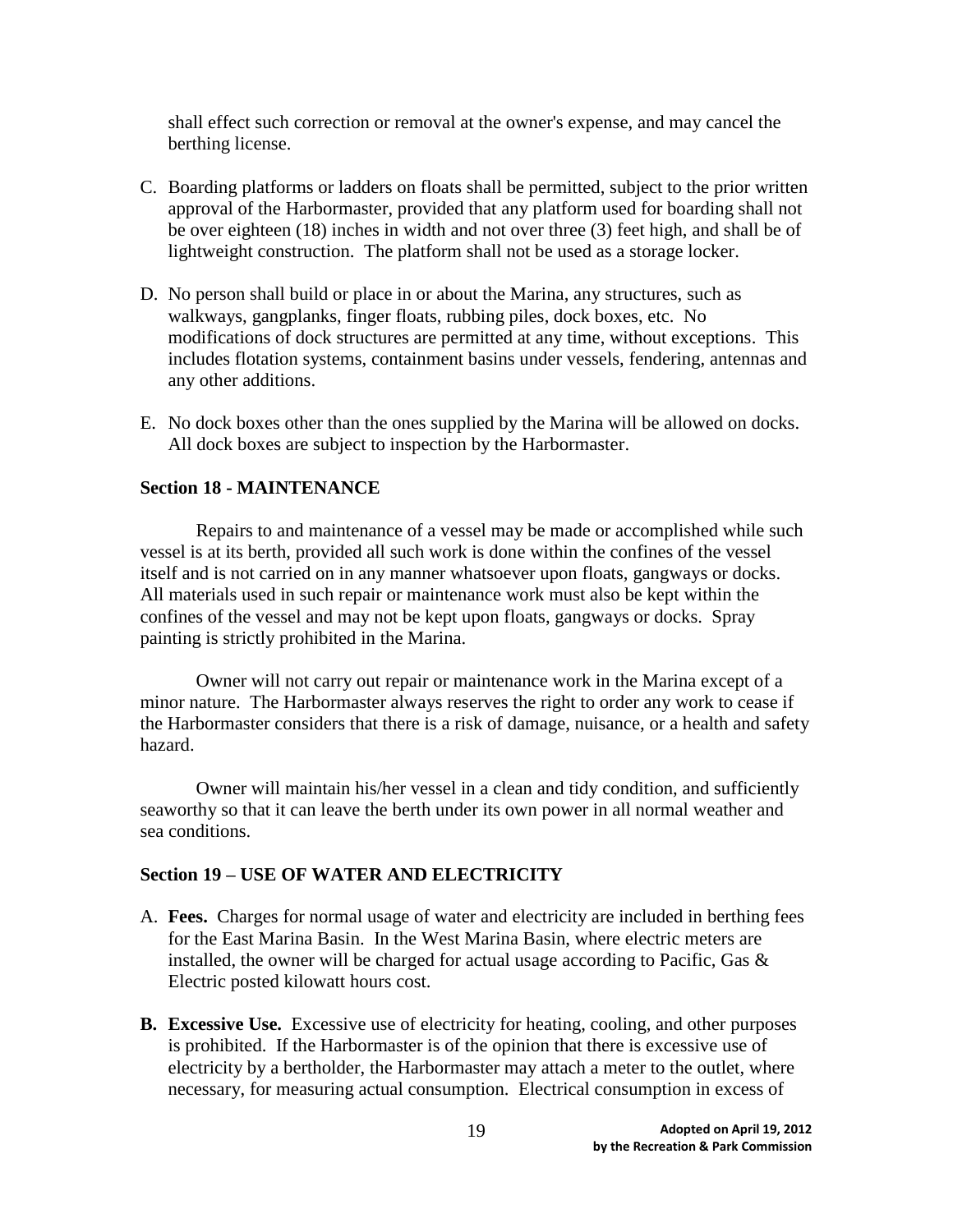264 kilowatt hours in any month shall be charged to the bertholder and added to the monthly berthing fee.

- C. **Continuous Use of Water.** Continuous use of water is prohibited except in the event of an emergency. The existence and nature of the emergency shall be reported immediately to the Harbormaster.
- **D. Vessel's Electrical Connections.** The owner will ensure that his/her vessel's connection to the Marina's electricity supply is properly and safely fitted and maintained, and that the electricity cables are disconnected from the supply point before being disconnected from the vessel.
- E. **Water Hosepipes.** Owner will ensure that water hosepipes are fitted with springloaded nozzles so that the water supply shuts off when the hose is unattended.

# **Section 20 – PUMPING AND LABOR CHARGES**

If, in the opinion of the Harbormaster, a vessel is in danger of sinking, he/she may pump out the water from the vessel and the cost of this emergency service shall be charged to the bertholder, in accordance with the fee schedule established by the Recreation and Parks Commission or the Board of Supervisors. The Harbormaster may board, enter, move or carry out emergency work on a vessel for safety or operational reasons without prior notice and at the owner's expense.

# **Section 21 - DISPOSING OF REFUSE**

- A. No person shall throw, discharge or deposit from any vessel or from the shore or float any refuse matter of any kind whatsoever into or upon the waters of the harbor, or in, on or upon the banks, walls, sidewalks, or beaches of any waters within the boundaries of the Marina area.
- B. No person shall dump or discharge oil, spirits, inflammable liquid, and the contents of holding tanks, or contaminated bilge water into the Marina.
- C. All garbage and recycling must be deposited in receptacles furnished by the Recreation and Park Department for that purpose, or removed from the Marina area.

# **Section 22 – LIVING ABOARD VESSELS PROHIBITED**

No person may live aboard any vessel berthed in the Marina. This prohibition against living aboard vessels shall not prevent the use of vessels in the Marina for eating and sleeping purposes for a period not to exceed three (3) calendar days in any one week period or a total of seven (7) calendar days in any thirty (30) calendar day period. Such use shall be subject to the requirements and limitations of Section 23, below.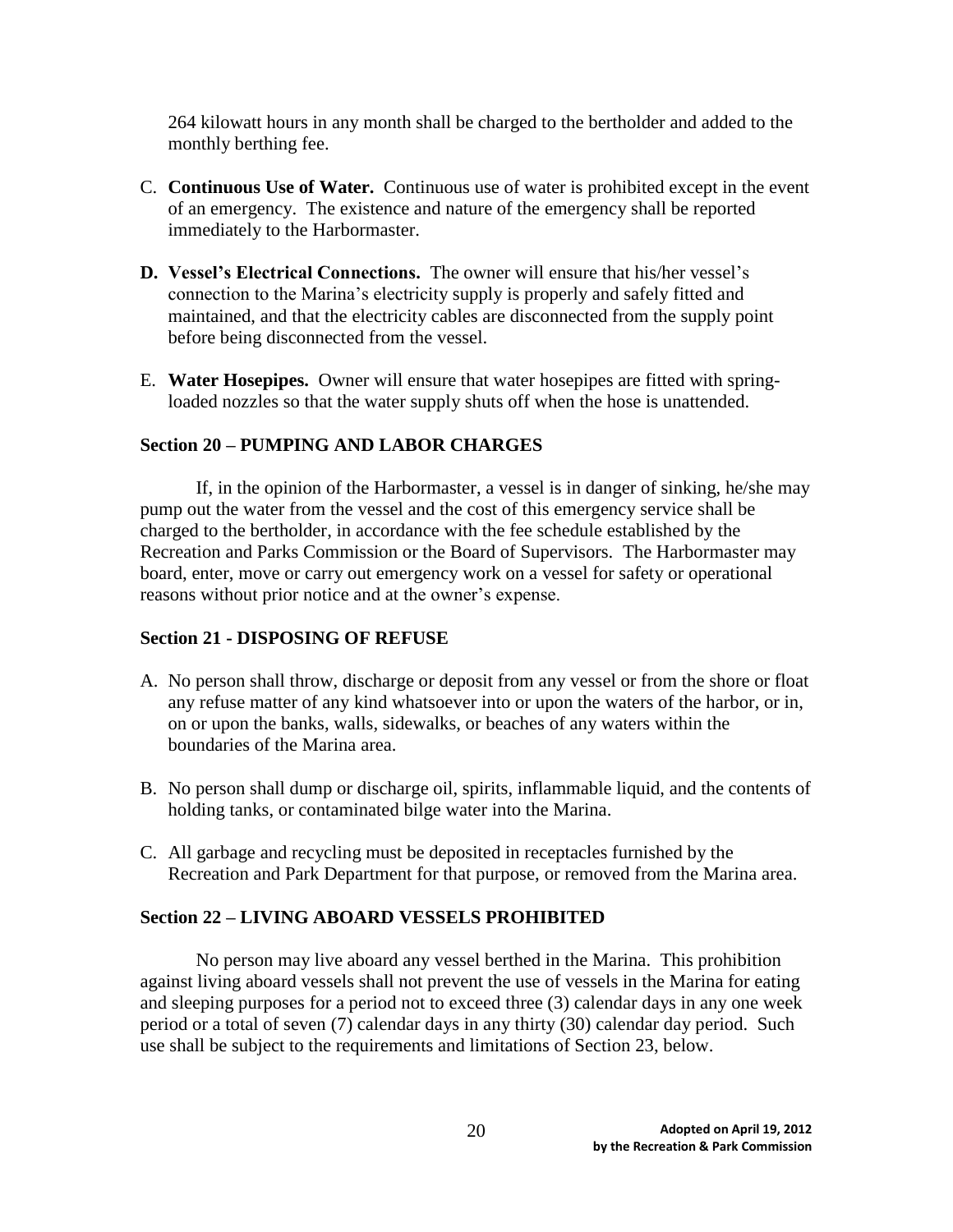## **Section 23 – SEWAGE AND SANITARY FACILITIES**

- A. It is unlawful for any person to discharge sewage in the waters of the Marina.
- B. No person shall operate or berth in the Marina any vessel equipped with a toilet unless such toilet is sealed or otherwise rendered inoperable or designed so that no human excreta can be discharged into the waters of the Marina.

## **Section 24 – CHARTER VESSELS**

All charter vessels must obtain a permit from the Harbormaster prior to the use of any Marina facilities for the purpose of boarding or discharging passengers. Upon obtaining the permit, such vessels must use the area designated by the Harbormaster, must schedule their activities with the Harbormaster's Office, and pay fees established by the Recreation and Park Commission or the Board of Supervisors.

No commercial activity, such as operating "Bed & Breakfast" facilities or charter services shall take place at the Marina, including aboard a vessel, unless the Harbormaster has first granted his/her approval in writing. In granting authorization the Harbormaster shall be entitled to impose such additional rules or commercial terms as he/she may, deem appropriate in conformance with all applicable laws, rules and procedures.

#### **Section 25 – SOLICITATION, ADVERTISING, AND SIGNS**

- A. Solicitation of patronage in the Marina is prohibited.
- B. No signs of any kind shall be posted anywhere in the Marina without receiving prior written approval from the Harbormaster.

#### **Section 26 – BICYCLES AND OTHER**

No person shall roller skate, skateboard, ride bicycles or motorcycles on the docks and gangways within the Marina.

#### **Section 27 – VEHICLES AND RESTROOMS**

- A. Restrooms at the Marina are for the use of the vessel owners and the general public.
- B. All vehicles at the Marina shall be parked in accordance with the Harbormaster's instructions.
- C. Parking space is limited and the Marina does not guarantee that space will be available at all times.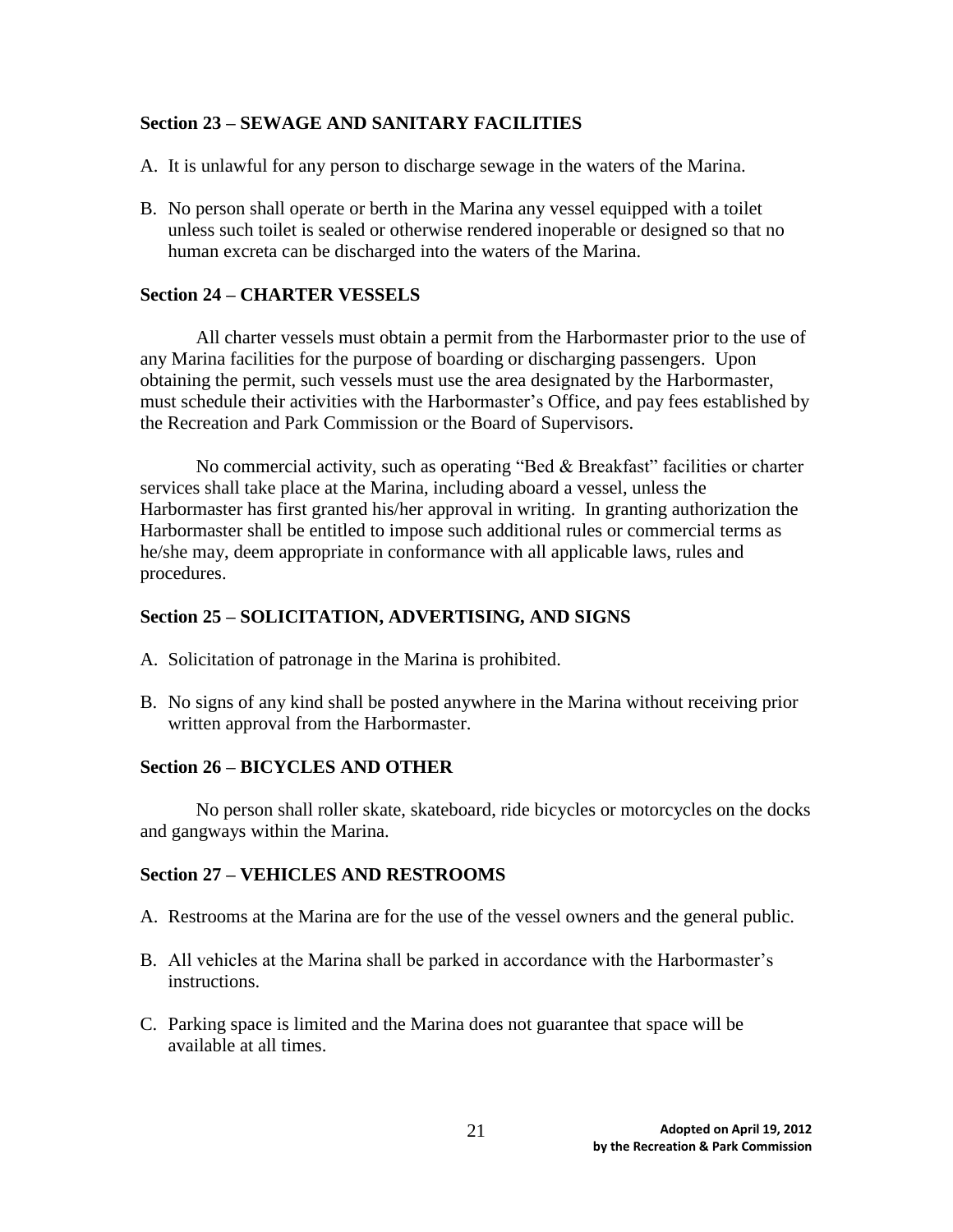D. No trailer, caravan or commercial vehicle may be parked at the Marina without the Harbormaster's prior written authorization.

E. The Marina reserves the right to move a vehicle by lifting or towing, if it is parked in breach of the above. The driver and/or owner of the vehicle shall reimburse the Marina for any costs incurred.

# S**ection 28 – GENERAL INDEMNITY**

- A. All persons enter and use the Marina at their own risk and in doing so acknowledge and accept these Rules and Regulations.
- B. The Marina shall not be liable for any death, injury, theft, loss or damage, including to vehicles or vessels, arising from a person's use of the Marina. The Marina assumes no risk on account of fire, act of God, conditions of the sea, theft, or damages of any kind to vessels.
- C. The Marina shall not be under any general duty to provide a safety, weather, or security watch for the benefit of any person or vessel and any liability or responsibility for these is expressly excluded. In the event of an emergency, Marina personnel may, however, perform services at owner's expense, at after-hours rates, which exceed normal hourly rates.
- D. All contractors and other service providers shall report to the Harbormaster's Office upon entering the Marina and again before leaving. They are required to hold a Marina issued work permit and to maintain public liability insurance with a reputable insurer for a sum of not less than \$500,000 and shall produce evidence of such cover to the Harbormaster, and must also either have evidence of worker's compensation coverage, or in the case of individuals, execute a waiver of worker's compensation with the Marina. All contractors and other service providers are only allowed on Marina property during normal business hours.
- E. Hot work is strictly prohibited unless the Harbormaster has granted his/her written permission on each occasion. Grills and other cooking equipment may not be used on dock surfaces.

# **Section 29 - COMPLIANCE WITH FEDERAL, STATE, AND LOCAL RULES AND REGULATIONS**

All persons using the Marina shall comply with all of the rules and regulations adopted by the United States of America, State of California, and local agencies with regard to water safety requirements, operation and maintenance of vessels. The Harbormaster is authorized to enforce all said rules and regulations and to deny use of the facilities at the Marina for violation of such rules and regulations.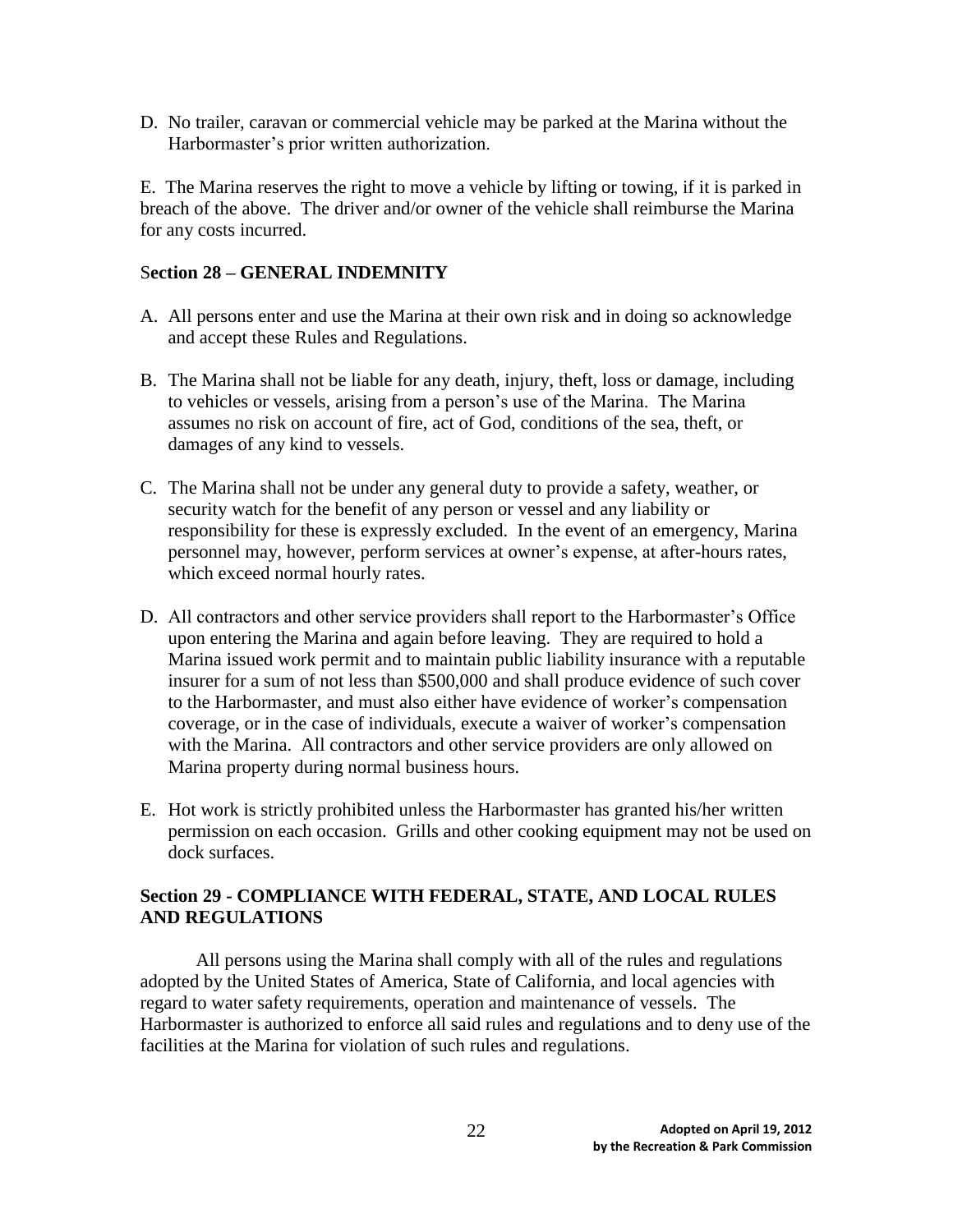# **Section 30 – VIOLATION OF RULES AND REGULATIONS**

- A. An applicant for a berthing license agrees by his/her signature on the application form, to comply with these Rules and Regulations, as may be amended from time to time by the Recreation and Park Commission.
- B. Except as otherwise provided herein, cancellation shall be governed by this Section 30. In the event of any breach of the Rules and Regulations by an owner, the Harbormaster shall have the right to terminate owner's berthing license in accordance with the following procedure:
	- 1. If (a) the Harbormaster considers that the breach is a threat to health and/or safety, or (b) the breach is incapable of remedy, then the Harbormaster may terminate without prior notice. The Harbormaster will provide the owner prompt written notice of such termination.
	- 2. Otherwise, the Harbormaster will first provide a written warning notice to the owner, specifying the breach and requiring owner to remedy such breach within seven (7) calendar days. If the owner fails to remedy the breach within seven (7) calendar days, then the Harbormaster may at any time thereafter issue a termination notice having immediate effect, and may also require the owner to remove his/her vessel from the Marina within five (5) business days, or within such longer period as the Harbormaster may specify in such notice.
- C. If an owner fails to remove owner's vessel from the Marina after the issuance of a notice of termination, regardless of the reason for such termination, then the Harbormaster may:
	- 1. Charge the owner at a published daily/visitor fee rate for keeping a vessel at the Marina; and/or
	- 2. Remove the vessel and charge owner for this move and for any subsequent storage or other costs necessarily incurred; and/or
	- 3. Serve the owner with a three (3) month notice of Harbormaster's intention to dispose of the vessel at auction.
- D. Disposal shall be in accordance with the following procedure:
	- 1. If an owner has failed to respond to the disposal notice by paying all the amounts owed to the marina and, if applicable, by removing the vessel from the Marina, then the Harbormaster may sell the vessel at public auction at any time following the expiration of the three (3) month notice period.
	- 2. Within one (1) month of serving a disposal notice, the Harbormaster shall advertise his/her intention to dispose of the vessel at auction in two regional or